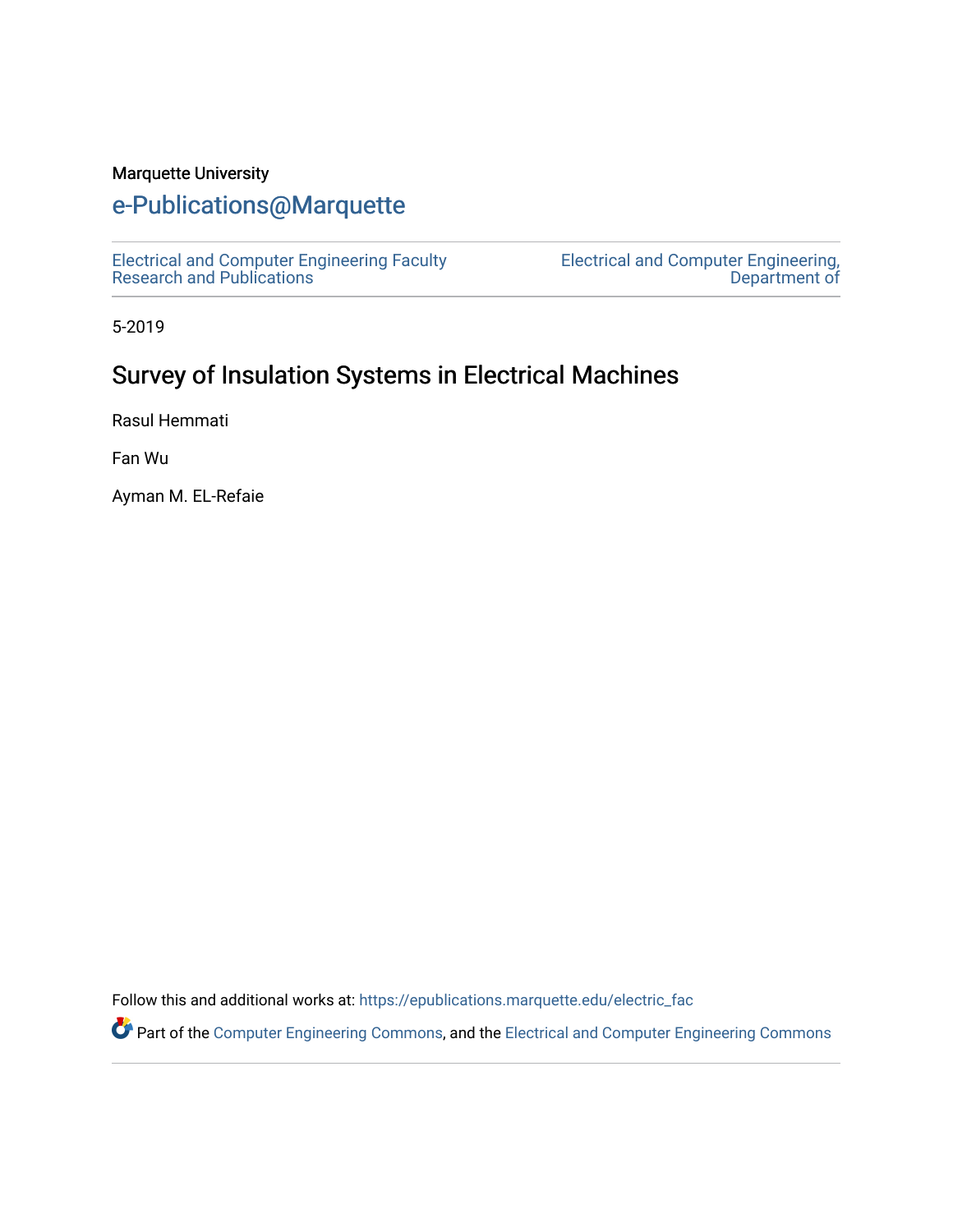## **Marquette University**

# **e-Publications@Marquette**

# *Electrical and Computer Engineering Faculty Research and Publications/College of Engineering*

*This paper is NOT THE PUBLISHED VERSION;* **but the author's final, peer-reviewed manuscript.** The published version may be accessed by following the link in the citation below.

*2019 IEEE International Electric Machines & Drives Conference (IEMDC)*, (May 2019): 2069-2076[. DOI.](https://ieeexplore.ieee.org/document/8785099) This article is © IEEE and permission has been granted for this version to appear in [e-](http://epublications.marquette.edu/)[Publications@Marquette.](http://epublications.marquette.edu/) IEEE does not grant permission for this article to be further copied/distributed or hosted elsewhere without the express permission from IEEE.

# Survey of Insulation Systems in Electrical Machines

Rasul Hemmati: Department of Electrical and Computer Engineering, Marquette University, Milwaukee, WI

Fan Wu: Department of Electrical and Computer Engineering, Marquette University, Milwaukee, WI

Ayman El-Refaie: Department of Electrical and Computer Engineering, Marquette University, Milwaukee, WI

## Abstract:

Insulating materials and insulation systems design have been gaining more attentions as more electrical machines tend to operate in harsher environments for various applications. Harsh environments include high temperature, humidity, erosion, low air pressure, etc. This paper discusses recent advances in insulation systems for electrical machines. Insulation tests as well as test standards that have been used to evaluate insulation systems and detect insulation failures will be discussed. Insulating materials used for a wide range of industrial applications such as wind turbine generators, aerospace hybrid/electric powertrain, and hydro generators have been summarized. For the emerging high-altitude, highvoltage aerospace applications, partial discharge and its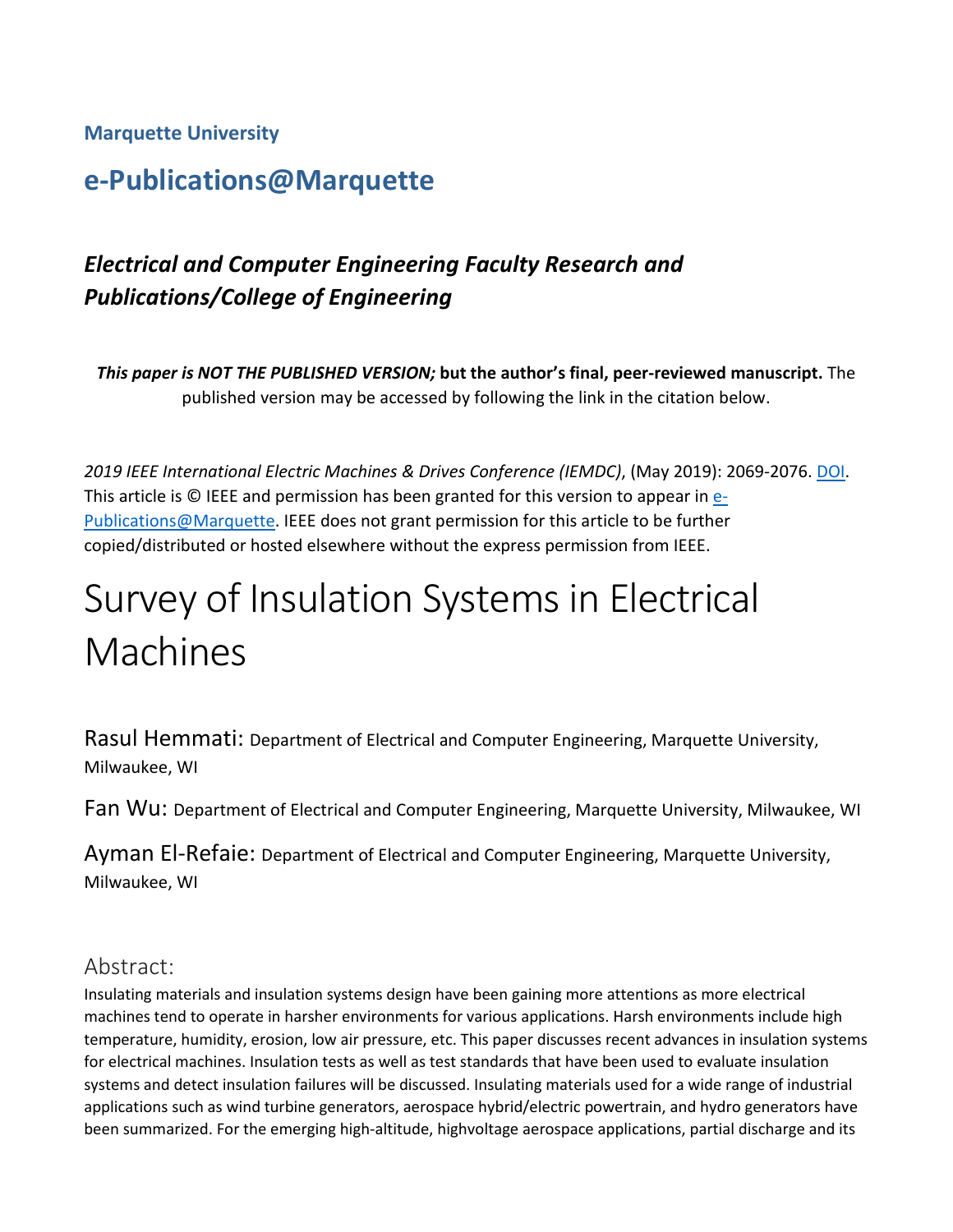impact on insulation systems will be discussed. Finally, polymer nanocomposite materials with excellent thermal conductivity and dielectric strength are highlighted as an outlook.

# SECTION I. Introduction

Due to the continued growth of renewable energys, the number of electrical machines used worldwide has significantly increased. Insulation system is a very critical component of electrical machines. Insulation breakdown can lead to failures, which eventually result unpredicted downtime and negative financial impacts and in some applications can be a safety hazard. For some specific industries where uninterruptible operation is required, the unpredicted downtime is unacceptable. The unpredicted downtime for an offshore oil plant would be \$25,000/h [1]. The dielectric strength of electrical insulation materials has been gradually improved over the years. By introducing new materials in the past 20 years for instance, the dielectric strength of ground-wall insulation nearly doubled [2]. Electrical, mechanical, thermal, and ambient stresses can cause insulation degradation which consequently leads to insulation failure [3], [4]. Insulation failure causes short circuits in the stator winding and consequently high currents could pass through the defected stator winding [5]. A survey on 1141 induction motors with power ratings above 200 hp shows that around 30% of motor failures are due to insulation failures [6]. With advances in sensors, digital signal processing, diagnosis methods and test standards, insulation failures can be detected [7], [8]. Through online estimation of material degradation and lifetime in early stages, insulation systems of electric machines can be protected from further aging while unpredicted downtime could be avoided through scheduled maintenance.

Even though insulation system is a passive component in an electrical machine which does not produce torque, insulation build/thickness (which represents the key thermal resistance in electrical machine)can have significant impact on the machine cooling and hence electrical loading and torque production. There have been several efforts to minimize insulation thickness for design compactness, low manufacturing cost and high efficiency [3]. The two main functions of insulation systems in electrical machines are (i)avoid short circuit between winding turns and winding turn to ground (iron core); (ii)prevent winding movement in the rotor and stator. Insulation system for different types of electrical machines like wound-field synchronous machines, permanent-magnet machines etc., can be divided in to two categories, i.e. stator winding insulation and rotor winding insulation. An overview of insulation system components in electrical machines is shown in Fig. 1. Both stator and rotor have different insulation components as shown in Fig. 1.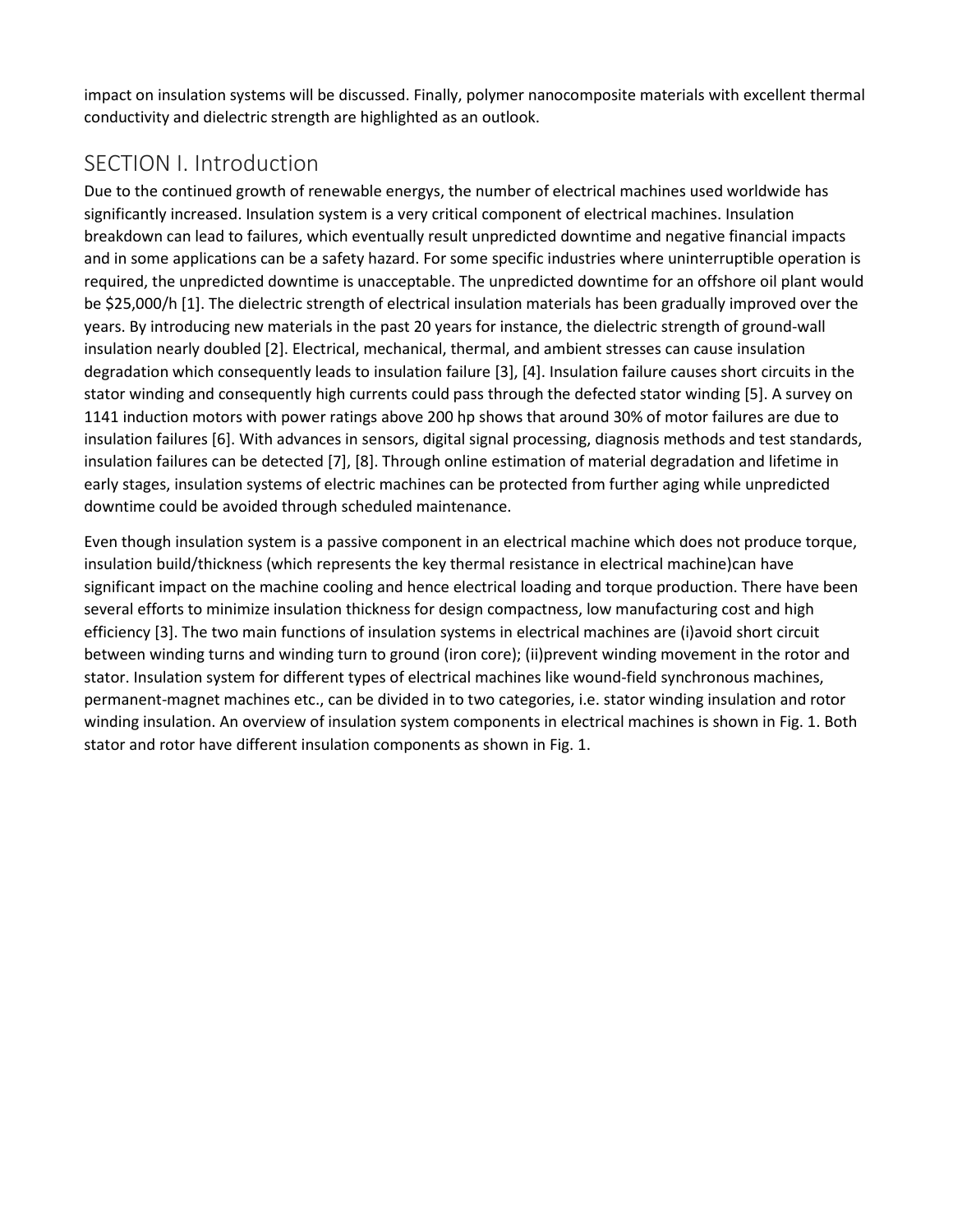

#### **Fig. 1.**

Overview of the insulation system in electrical machines [3]

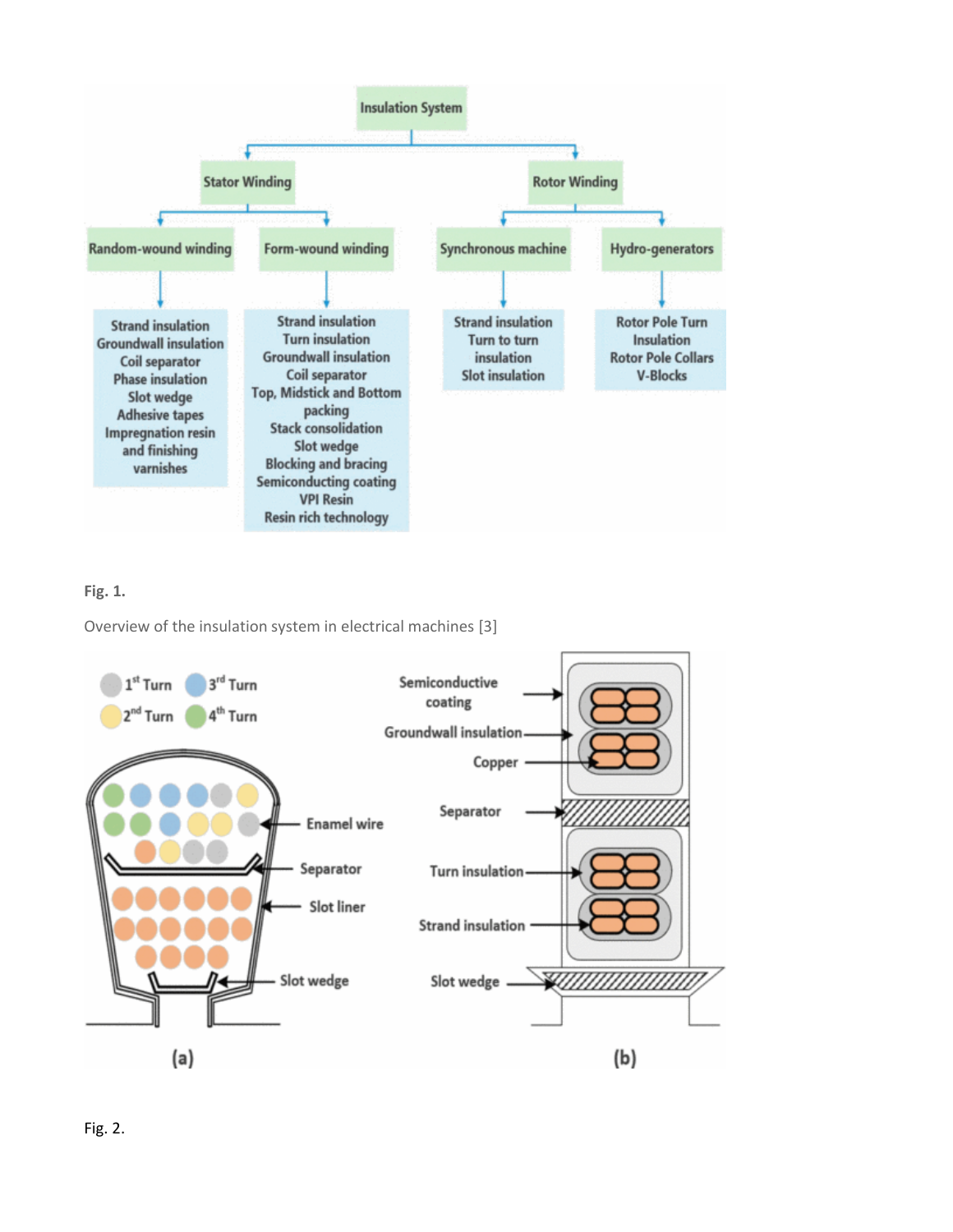Crosse section of the stator slot: (a) Random-wound winding, (b) Form-wound winding [3]

In general, there are two types of stator windings: (i) Random-wound windings; (ii) Form-wound windings with multiple conductors or Roebel bars. A cross section of both stator winding structures are shown in Fig. 2. The Random-wound windings consist of enamel wire, separator, slot liner, slot wedge, etc. In Random-wound windings, round insulated coppers (magnet wire or enamel wire)are wrapped around the stator teeth randomly adjacent to each other.

Typically, random-wound windings are used for machines with a power level of several hundred kilo-watt and voltage level of less than 1000V [3]. Due to the use of random-wound winding, it is possible that a high voltage turn (the turn connected to input terminal)would be adjacent to a lower voltage turn (that is close to the low voltage neutral point). This means that there is a high voltage difference between the first turn and the last turn in random-wound stators, where thicker insulation is needed. As for form-wound windings, coils are pre-shaped before being inserted to slots. Conductors can be purposely placed in a way that minimum voltage difference between adjacent turns in the same coil is achieved.

This paper discusses recent advances in insulation system of electrical machines. The paper is arranged as follows, Section II covers common key insulation tests including latest standards. Section III discusses causes of Partial Discharge (PD)and its impacts on the electrical insulation system. Section IV covers main factors leading to insulation degradation as well as challenges for aerospace applications, wind turbine and hydro generators. Section V covers nanocomposite materials and their effectiveness in insulation systems of electrical machines.

# SECTION II. Insulation System Tests

There are two categories for electrical insulation tests, i.e. online tests and offline tests. Online testing is implemented when electrical machine is spinning. Real-time stresses on electric machines are extracted to monitor the degradation of insulating materials. However, it is hard to show all the failures inside an electrical machine through online testing/monitoring only. Hence, offline tests are required. In offline tests, shortly after an electrical machine shuts down and is disconnected from the supply, testing methods are applied. An estimated maintenance time would be acquired, which can avoid unpredicted downtime [3], [9].

The most common offline insulation tests include: 1)insulation resistance (IR), 2)polarization index (PI), 3)AC high potential test, 4)DC high potential test, 5)capacitance test, 6)dissipation (power)factor test, and 7)surge test and 8)offline partial discharge. The most common online insulation testing/monitoring include: 1)thermal monitoring, 2)condition monitors and tagging compounds, 3)ozone test, 4)online partial discharge test, 5)current signature analysis and 6)voltage surge monitor. The commonly-used offline insulation tests and standards are summarized in Table I.

Specifically, the IR test can measure resistance between the copper coil and rotor/stator core. The DC high potential test determines existing defects inside the ground-wall insulation. AC high potential test is more effective than DC high potential test because significant defects might be missed in DC high potential test but can be detected in AC high potential test. Capacitance test can measure winding capacitance with respect to the neutral point, showing the insulation deterioration due to overheating. Dissipation (power)factor test measures the dielectric losses inside an insulation system. PI test is an extension of the IR test. PI is equivalent to measured ratio of IR after 10 minutes and 1 minute. Offline and online partial discharge tests can measure PD activities within the insulation system. In surge test, a high voltage with short rise time surge is fed into the winding so that insulation weaknesses can be detected. Thermal monitoring uses sensors to monitor temperature inside the electrical machine. It can be used to diagnose the ongoing insulation failure. Condition monitors can detect hot spot locations of insulation system inside generators. Tagging compounds are special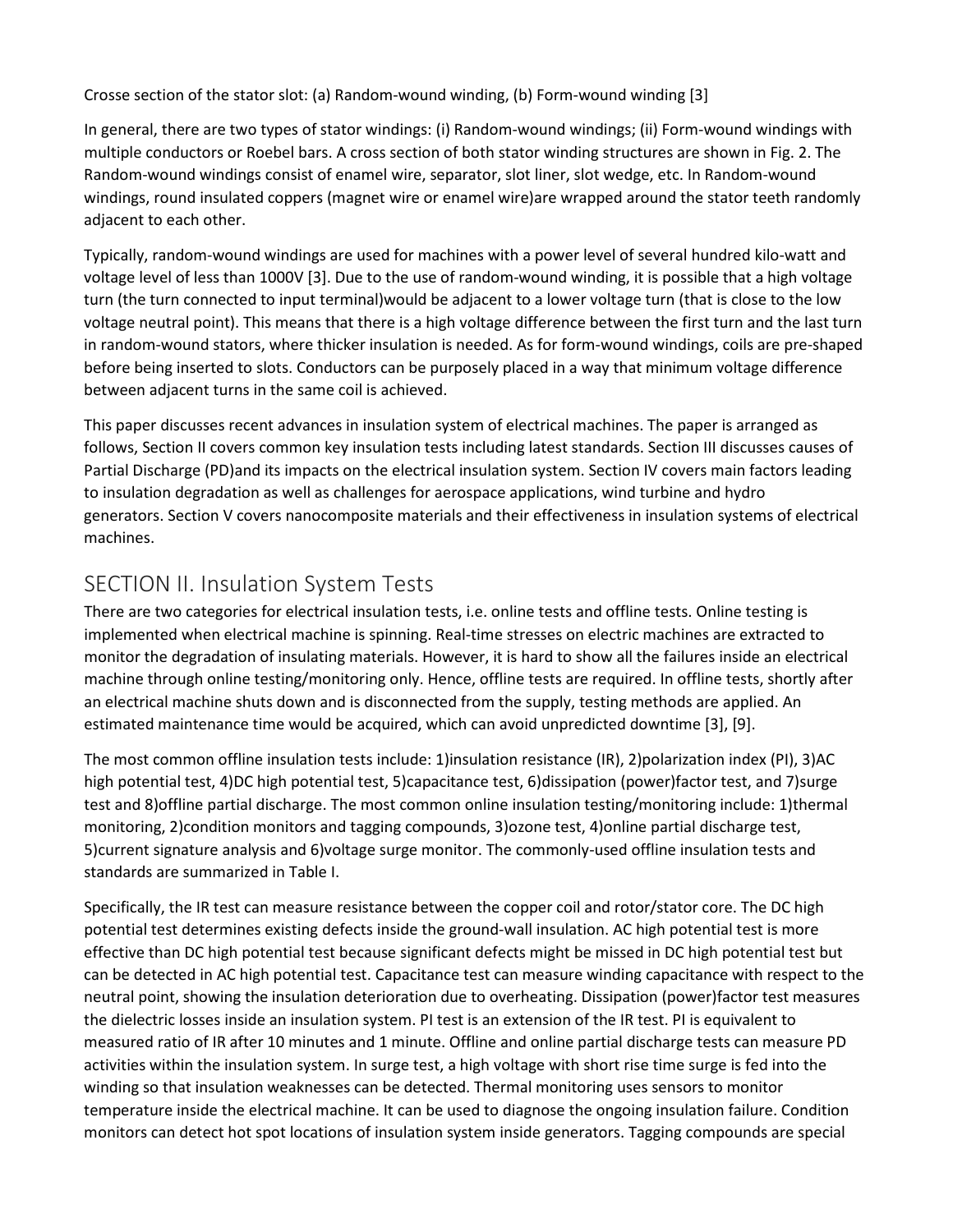paints. When they are exposed to high-temperature environments, chemical compounds are released. Thus, the overheated area can be traced by condition monitors. Ozone is by-product of PD in the air. Ozone test can measure ozone concentration in the electrical machine. Current signature analysis can detect cracked rings and broken rotor bars in the cage induction motor as well as winding failures. Voltage surge monitor can detect voltage surges that occur in the machine winding due to PWM inverter switching, lightning and so on.

| Test                       | Standard                        | <b>Test Description</b>          |
|----------------------------|---------------------------------|----------------------------------|
| Insulation resistance (IR) | IEEE 43 [10], NEMA MG1 [11]     | Contaminations and defects       |
|                            |                                 | between phase to ground can be   |
|                            |                                 | found                            |
| Polarization index (PI)    | IEEE 43                         | Contaminations and defects       |
|                            |                                 | between phase to ground can be   |
|                            |                                 | found                            |
| DC high potential test     | IEEE 95 [12]                    | Defects between phase to ground  |
|                            |                                 | can be found                     |
| AC high potential test     | NEMA MG1 or IEC 60034           | Defects between phase to ground  |
|                            |                                 | can be found and more effective  |
|                            |                                 | than DC high potential test      |
| Offline partial discharge  | IEC 60270 [13], IEC 62478 [14], | Defects between turn to turn and |
|                            | IEEE 1434 [15], IEC 60034-27-1  | phase to ground can be found     |
|                            | $[16]$ , ASTM D1868 $[17]$      |                                  |
| Dissipation (power) factor | IEEE 286 [18] or IEC 60894 [19] | Contaminations and defects       |
|                            |                                 | between phase to ground can be   |
|                            |                                 | found                            |
| Surge test                 | IEEE 522 [20] and NEMA MG1      | Defects between turn to turn and |
|                            |                                 | phase to ground can be found     |

**Table I:** Offline insulation tests for electrical machines

## SECTION III. Partial Discharge

For high-voltage, low-air-pressure applications, PD is one of the major factors that can results in insulation failure. PD usually happens inside the void space inside/between insulating material like pores and delamination. Basically, there are four types of PD in electrical insulation systems [21]:

- *PD in short airgap*: They happen either in air-pockets between adjacent wires or embedded inside insulation system. These PDs are spark type pulses with slow or high rise time;
- *PD in long airgap*: the streamer discharge happens during a very short time due to ionizing radiation at the streamer tips;
- *Corona effect*: it happens when a metallic spike or sharp edge is at a high electric potential;
- *PD on the surface of the insulators*: these are surface corona or surface tracking type of PD. Contamination and moisture might increase these possibilities.

It has been known that, for low-voltage motors with organic magnet wire, PDs occur in short air-gap. Bubbles or voids occur between adjacent wires or between wires and stator core. Multi-megawatt generators may have PD in short air-gap and PD at the surface tracking of bar winding. When electric field inside the air becomes higher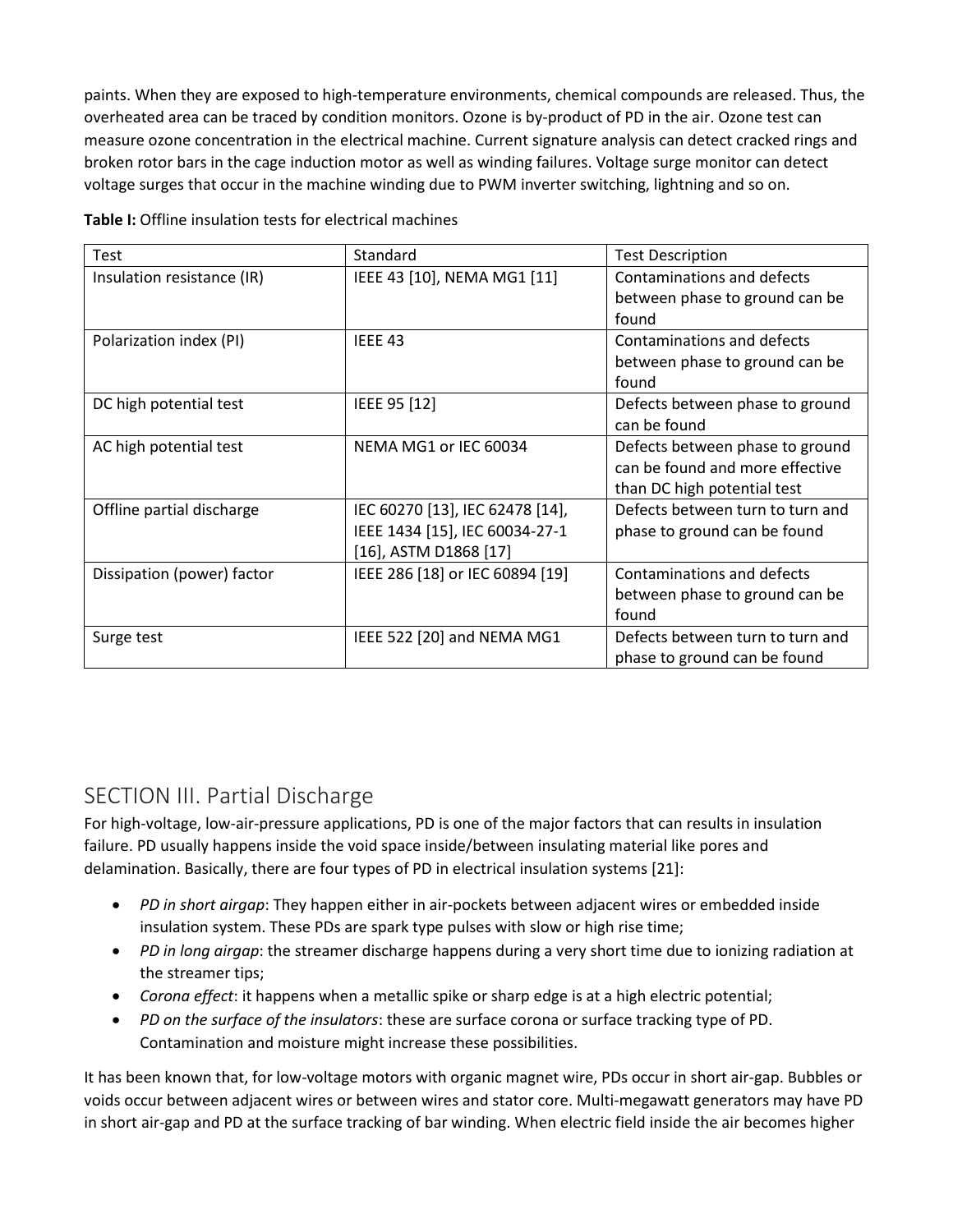than 3kV/mm, air breaks down (at one atmosphere and room temperature). This results in spark and heat. The insulation will be degraded by repeated sparks. If these sparks are not removed or stopped, ultimately a hole inside the insulation will be created. The void spaces are typically generated during manufacturing.

Organic insulating materials like polymers (polyimide (PI), polyamideimide (PAI), polyesterimide (PEI))used for low voltage machines (Type I), insulation fails easily under repetitive PDs [35]. In contrast, mixed organic/inorganic insulating materials used for high-voltage machines (Type II)can tolerate PDs during normal service. Different types of PDs result in different degradation level of "Type II" insulation system. For example, if two types of PD are detected in an electrical machine, priority to maintain is not directly and only related to amplitude of PDs. It is related to PD ranking in IEC 60034-27-1. In order to overcome this problem where a maintenance action is needed, [22] introduced a health index (HI)approach to monitor PD database history, type of PD, equipment history, etc. to predict maintenance schedule.

The common PD test and measuring process is explained in IEC 60270. A capacitor is used to detect PD pulses. This standard uses 50 kHz to 1 MHz range frequencies to detect PD pulse currents. But, recently a new complementary standard IEC 62478 [14]was published, and it increased the PD detector' bandwidth to 3000 MHz. Complete bandwidth ranges are defined as follows:

- Low frequency (LF): below 3 MHz
- High frequency (HF): 3–30 MHz
- Very high frequency (VHF): 30–300 MHz
- Ultra-high frequency (UHF): 300–3000 MHz

Among the four frequency ranges mentioned above, the UHF sensors have the highest noise suppression. Even though UHF sensors can suppress the disturbance noises outside the generators such as transmission-line corona and inverter switching noises, they need to be installed close enough to coils or bars. Attenuation effect would be increased when PD detection frequency is getting higher [16]. LF has the lowest attenuation and highest sensitivity to PD current pulses. The PD can be detected remotely from where the LF sensors are installed.

In order to identify PD signal from disturbance noises, high-pass filters with appropriate bandwidth are adopted in UHF sensors. However, there are two limitations for UHF sensors: (i)the sensitivity of UHF sensor is lower than that of conventional sensors; (ii)With fast-rising/falling voltage pulses, signal-to-noise ratio (SNR)may not be high enough to catch the PD signal. In order to address this issue, a novel UHF sensor adopts Archimedes spiral antenna was proposed in [23].

The early generators are usually driven by 50/60 Hz frequency which do not include high frequency harmonics. However, the prevalent PWM power converters introduce higher switching frequency and harmonic components compared to the fundamental electrical frequency. Moreover, the potential use of wide-bandgap (WBG)power switches like silicon carbide (SiC)and gallium nitride (GaN)can further increase the switching frequency as well as introduce higher dv/dt. Fast rise/fall time produces higher frequency harmonics, resulting in electrical stress on the winding insulation [24]. In addition, these higher frequency harmonics cause heating of the insulation system which makes PD even worse [25]. To eliminate the high frequency harmonics, employing filters is necessary. These harmonics are mainly produced by high frequency PWM switching of power converters. Depending on the requirements of an application, both active and passive filters can be employed [26]. However, these filters increase system cost and mass [27].

# SECTION IV. Challenges of High-Voltage Sysytems

In this section, challenges of insulation system design for different applications are discussed.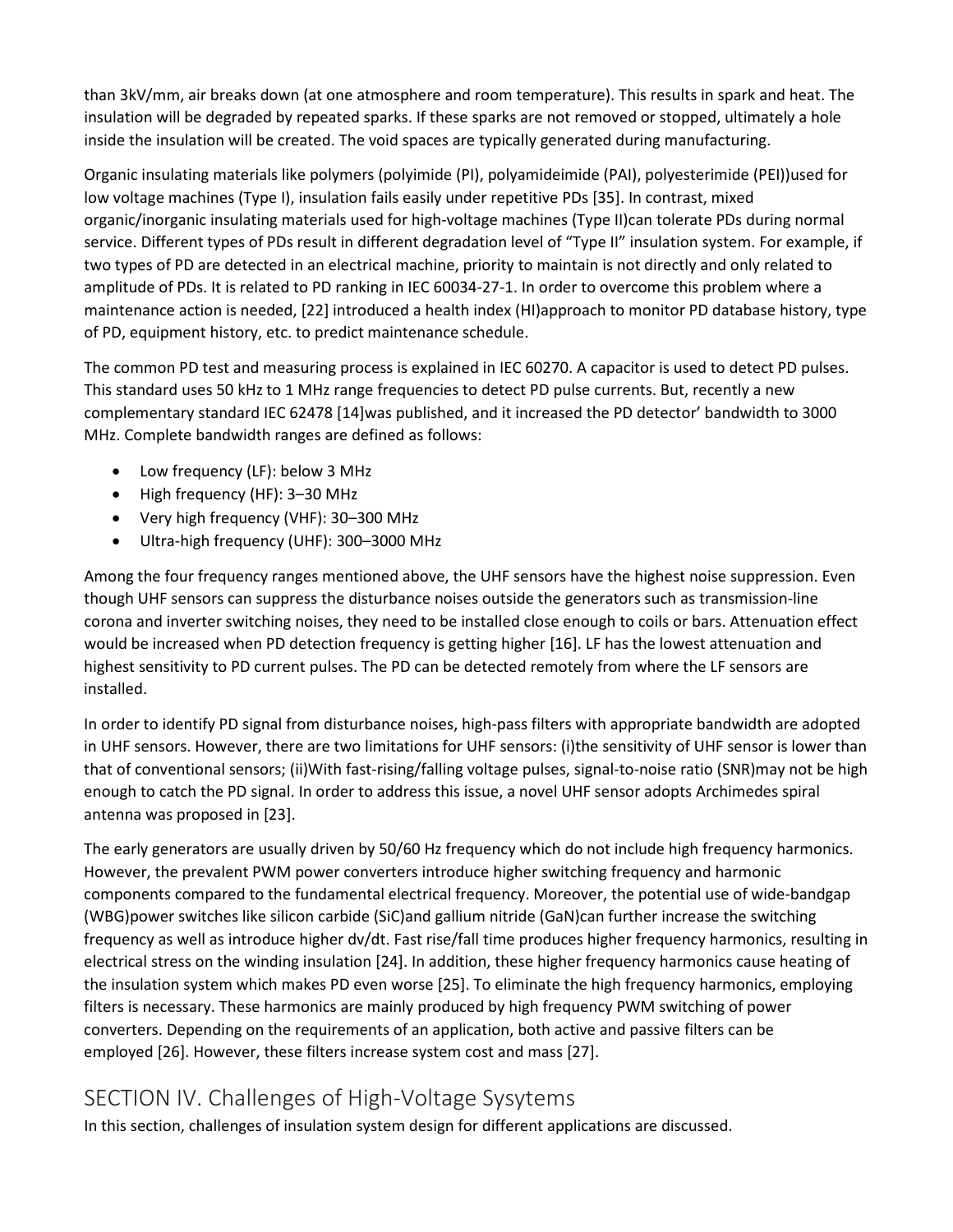#### A. Aerospace

The more electric aircraft (MEA) concept focuses on replacing hydraulic and pneumatic systems with electric systems. Like electrified vehicles, next generation MEA can significantly improve system efficiency and reduce fuel consumption. The power rating of a generator for large passenger aircraft is usually higher than 1 MW. In order to reduce the cables size, there are attempts to increase the system voltage/supply voltage of the electrical machines. However, the supply voltage level is limited by the PD phenomenon since the inception voltage is fairly low at higher altitudes and lower air pressure. In 1936, voltage supply in an aircraft was 14.25 VDC while in 1946 it increased to 28 VDC [28]. The need for high-voltage electrical systems resulted in a transition from 28 VDC to 115/200 VAC, 400 Hz system for commercial aircrafts like Airbus A380, A350 as well as Boeing 787. Still, 28 VDC system is used for low voltage system of an aircraft. Owing to the increase of system voltage from 28 DC to 115/200 VAC, the size and weight of a generator can be significantly reduced [29]. In addition, in order to achieve more weight reduction in military aircrafts, 270 VDC is adopted [30].

In recent years, Boeing company manufactured the B787 which uses hybrid voltage system which operates at 235VAC, 360–800 Hz and ±270 VDC [31]–[32][33]. With the increasingly higher voltages, the likelihood of PD phenomenon rises consequently. Also, PD and insulation breakdown bring concerns about safety and reliability in high voltage direct current (HVDC)systems in commercial aircrafts [34]. Recently, with the increased interest in hybrid/electric propulsion systems even higher voltages  $(>1kV)$ are being considered which significantly increase the PD challenge.

PD is one of the main reasons for deterioration of insulation made from inorganic or mixed organic/inorganic materials. Organic enameled wire is a mature technology in industry for class H (180 ∘C) and N (200 ∘C). The maximum operating temperature for organic materials are 200°C but in some specific machines they can operate at higher than nominal temperature for a short time such as a fan motor for blowing off smoke when a fire happens or electric motor for electric torpedo [21].

Experimental results show that insulation deterioration is rapidly amplified as the magnitude and frequency of supply voltage increase [36]. The insulation system of an aircraft generator can experience different electric frequencies and air pressures during a flight cycle. This makes it complicated to implement a thorough evaluation. Typically, occasional PDs will accelerate insulation aging instead of resulting in complete immediate failure, so it is mainly a life issue.

However, there are couple of factors that can increase the possibility of PD phenomenon and significantly decrease the life of insulation system. These factors include low air pressure at high altitude [37], high dv/dt pulses at the machine terminals (which are a combination of PWM pulses and reflected waves due to cable and motor terminal impedance mismatch)[38]–[39][40], and high operating temperature [41]. In the IEC 600034-27- 1 standard, different types of PDs such as slot discharge, surface discharge, etc. are categorized. Based on their insulation degradation level, they are sorted and showed in a table [42]. It has been shown that one single online or offline test can't monitor the condition of the insulation system and evaluate its lifetime comprehensively [43]. Among all aforementioned offline insulation tests, offline PD and surge test can observe turn-to-turn insulation defects.

For aerospace application, PD should be taken in to account in machine design. In [44]a tool to help machine designers or coil manufacturers to consider PD in low voltage machines was introduced. Literature reviews are available in [21,27,50-73]where wire insulation materials are identified for different applications such as aerospace, wind generator and so on. Table IV provides a summary of wire insulation materials, key dimensions as well as specific test conditions. The commonly-used insulation material is polyester-imide. There has been a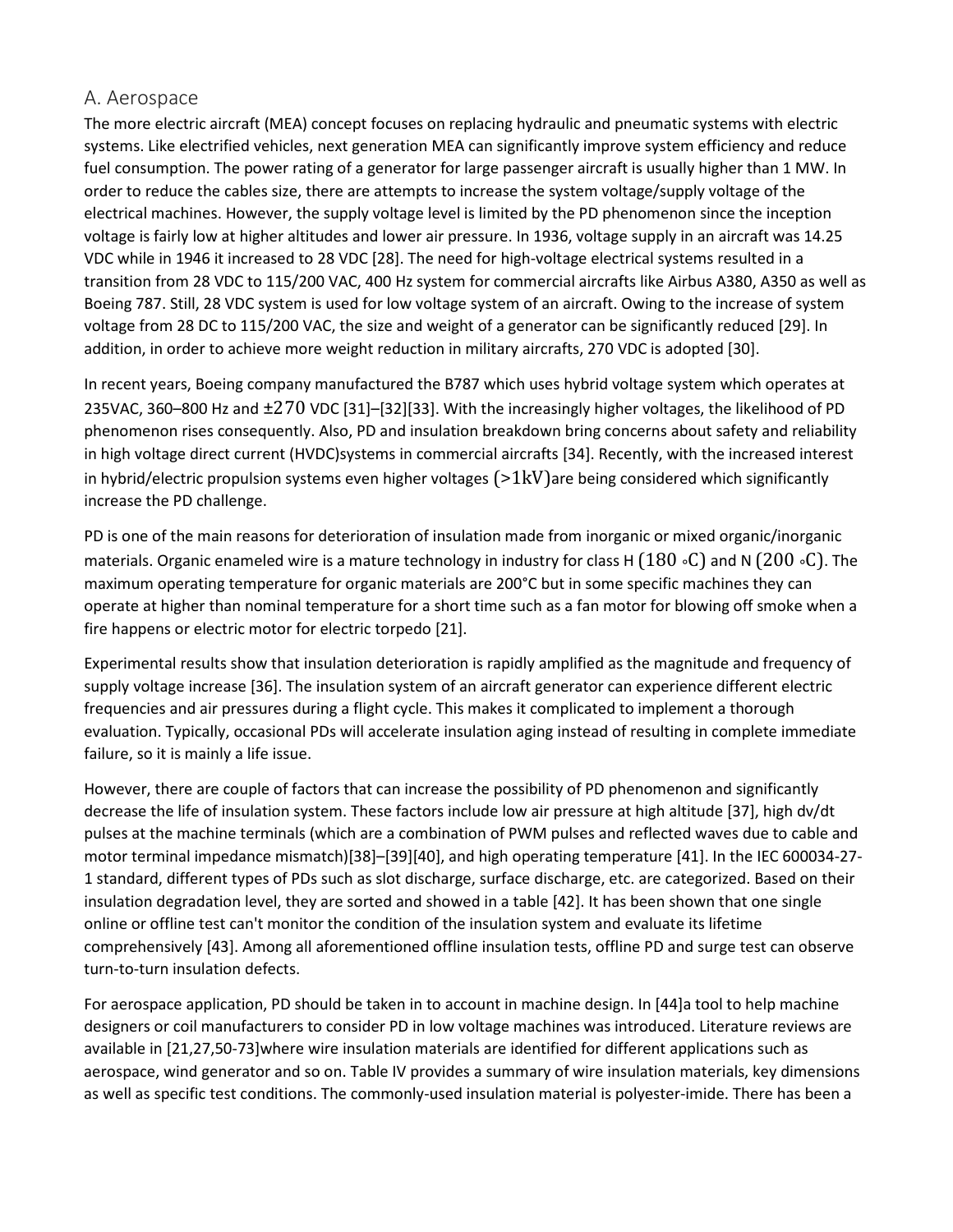lot of work done to assess the impact of PWM switching on PD. In addition, some of the papers explore the influence of temperature, altitude, humidity and mechanical vibration on PD and insulation aging.

### B. Wind Generator

In this section, different materials for wind turbine insulation systems are summarized. Insulation materials are highly dependent on availability and cost. The first insulating material from the beginning of the 19th century was natural fiber materials like cotton, silk, cellulose, etc. Insulating materials used fiber with natural resins which are extracted from plants or petroleum. The advent of materials like epoxy resins, glass fibers, mica, etc. which are extracted from inorganic substances, have very high dielectric strength compared to organic materials. Hence, insulation life can be increased.

In [45], a research on 1200 repaired electrical wind generators has been conducted. This study shows that, for the insulation system for earlier designed wind generators less than 1 MW, most of the failures happen in rotor insulation due to either electrical and mechanical failures of conductors, or the failure of banding. This is because the rotor bandings were not designed properly. In addition, contamination and not properly designed bracing for stator winding cause insulation failures. For wind generators at a power level of  $1~2~\mathrm{MW}$ , overheating leads to insulation failure. For wind generators higher than 2MW, magnetic wedges can cause stator failures. PWM-power-converter-driven wind generators with conventional winding insulation systems suffer from high magnitudes and high frequency repetitive voltage pulses on winding insulation, which might cause PD. An aging test of turn insulation shows that for wind generator under power frequency (60 Hz)and PWM frequency (14 kHz), mica has better resistibility to PD than enamel because of its high dielectric strength to resist to PD [49]. The insulating materials for low-voltage wind turbine generators used by Von Roll is shown in Table II. Depending on the machine power rating, voltage rating, size and winding type (random-or formwound), either slot liner or ground-wall insulation is used. This comment is applicable for a wide range of applications and not only wind generators. A good example where ground-wall insulation (typically micabased)is used is large turbo generators. In Table III, the thermal Conductivity and dielectric Strength of few available encapsulation materials for using in electrical machines are shown. Epoxy resin is one of the main encapsulation materials that has been used for electrical machines. Also, some of these materials as well as other resins can be used in the Vacuum Pressure Impregnation (VPI)process which can help eliminate/fill potential air voids in the machine/insulation system.

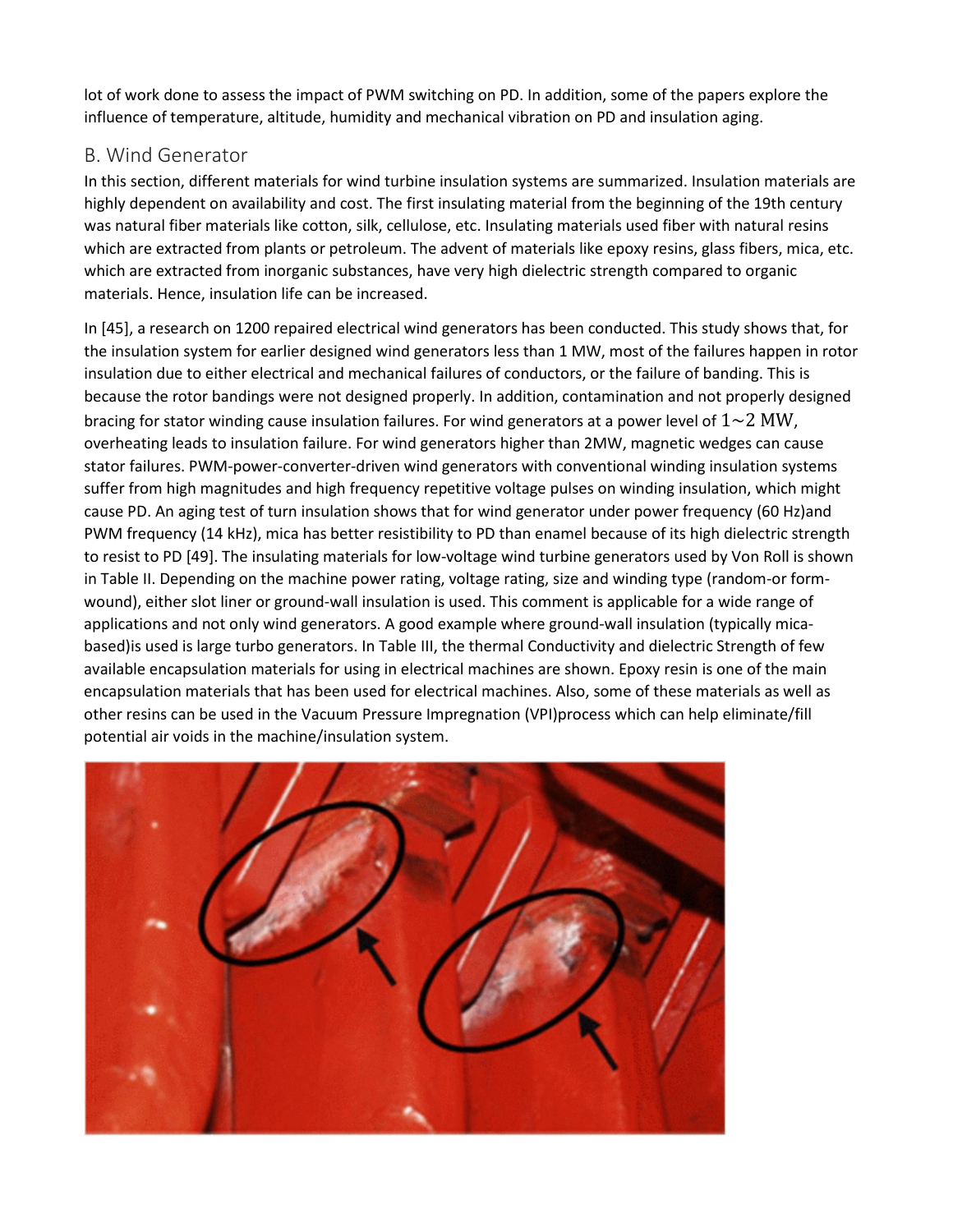## Fig. 3.

#### Semicon coating damaged by surface PD [75]

**Table II:** Insulating materials for low-voltage wind turbine generators [8]

| Component          | <b>Insulation Material</b>                           |  |
|--------------------|------------------------------------------------------|--|
| Winding wire       | Enameled with modified Polyester-imide or            |  |
|                    | Polyamide-imide and enameled with Polyesterimide     |  |
|                    | base/Polyamide-imide overcoat/mica tape              |  |
| End winding tape   | Intertape <sup>®</sup> 4616/17/18 Glass cloth        |  |
| Slot insulation    | Impregnated PET felt/film/felt, Nomex/PET            |  |
|                    | film/Nomex or PET film/mica/PET film                 |  |
| Impregnating resin | Polyester-imide, Polyester, Polyurethane             |  |
| Wedges/closures    | Glass mat with epoxy resin, glass fabric bonded with |  |
|                    | epoxy resin                                          |  |
| Finishing varnish  | Isophthalic acid Alkyd resin                         |  |

**Table III:** Encapsulation materials of insulation system [5]

| <b>Encapsulation Material</b>     | Dielectric Strength(kV/mm) | Thermal Conductivity(W/m-K) |
|-----------------------------------|----------------------------|-----------------------------|
| E88 epoxy                         | 30.7                       | 1.049 (at $23^{\circ}$ C)   |
| C89 hardener                      |                            | $1.069$ (at $50^{\circ}$ C) |
| Aradur CW 229-3                   | 20                         | 0.75                        |
| Hardener HW-229                   |                            |                             |
| Altherm XB-2710                   | 20                         | 1.5                         |
| Aradur XB-2711                    |                            |                             |
| Araldite XB-2252                  | 20                         | 0.7                         |
| Aradur XB-2253                    |                            |                             |
| Araldite CW-1312                  | 15                         | 1.1                         |
| Aradur HY-1300                    |                            |                             |
| Arathane CW-5631                  | 20                         | 0.6                         |
| Arathane HY-5610                  |                            |                             |
| Aratherm CW-2731                  |                            | 3.0                         |
| Catalyst-11                       | 15                         | 1.28                        |
| Epoxy-234                         | 16.3                       | 3.77                        |
| Epoxy-1121                        | 17.3                       | 0.14                        |
| Epoxy-1282                        | 17.3                       | 0.14                        |
| Epoxy-1285                        | $14.4 - 15.7$              | $1 - 1.27$                  |
| Thermoset SC 320                  | $\overline{\phantom{0}}$   | 3.2                         |
| Epoxylite <sup>®</sup> 6203 [46]  | 22                         | 0.25                        |
| Epoxylite <sup>®</sup> 8628 [47]  | 23.6                       | 0.25                        |
| Dolphon <sup>®</sup> CC-1105 [48] |                            | $0.2 - 0.25$                |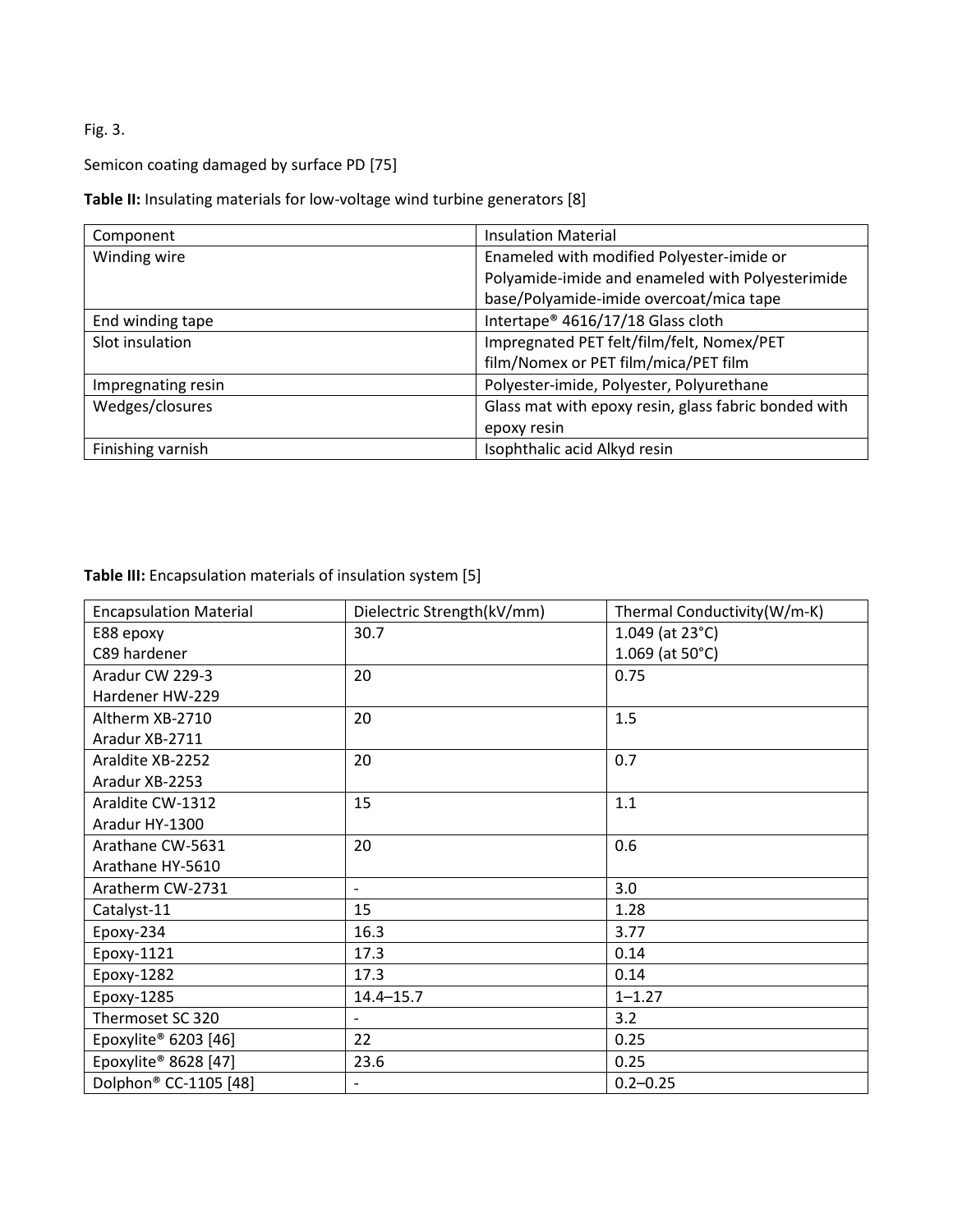**Table IV:** Wire insulation materials with specified test conditions from the literature

| Application or reference | <b>Test condition</b>                         | Wire insulation/size                               |
|--------------------------|-----------------------------------------------|----------------------------------------------------|
| Aerospace [50]           | Excitation: 540 VDC                           | Ceramic: $D^a = 1$ mm, Tb= 5 µm;                   |
|                          |                                               | Mica film: D= 1 mm;                                |
|                          |                                               | Mix of organic and inorganic                       |
|                          |                                               | material: D= 1.2 mm                                |
| Aerospace [51]           | Excitation: 60 Hz, Thermal: 660°C             | Class200 and Silox magnet wire,<br><b>AWG 20</b>   |
| Aerospace [52]           | $\overline{\phantom{a}}$                      | Litz wire: Heavy polyimide, AWG<br>27              |
| Aircraft [53]            | Excitation: 500 Vdc, 5 to 15 kHz,             | Polyester-imide                                    |
| Aircraft [54]            | Thermal: -55 to 180 °C                        | $D = 625 \mu m \pm 4 \mu m$ , T = 28 $\mu m \pm 2$ |
|                          | Excitation: 5 to 200 kHz and 20 to<br>100 kPa | µm                                                 |
| Aircraft [55]            | Excitation: 280 and 400 Vdc, 5 kHz            | Polyamide-imide                                    |
|                          | sinusoidal and square voltage                 |                                                    |
|                          | waveforms, altitude= 2.5, 5, 10, 20           |                                                    |
|                          | and 30 km                                     |                                                    |
| Wind Generator           | Excitation: 800, 900 and 1000 V @             | Polyester-imide                                    |
| $[56]$                   | 10, 100 kHz, Thermal: 120 °C                  |                                                    |
| <b>Wind Generator</b>    | Excitation: 4.5kV @ 10 kHz, rise              | Stator insulation thickness= 0.8                   |
| $[57]$                   | rate= $2000 V/\mu s$ , Thermal: -30           | mm                                                 |
|                          | to120 °C, RH <sup>c</sup> = 20%-80%,          |                                                    |
|                          | Vibration: 100 Hz, 0.2mm                      |                                                    |
| <b>Wind Generator</b>    | Excitation: 4-6 kV@5-20kHz,                   | Magnetic wire: polyimide film, T=                  |
| $[58]$                   | Thermal: -70 to 150 °C, RH= 20%-              | 0.5 mm Main insulation: lapped                     |
|                          | 98%                                           | glass-mica tapes impregnated with                  |
|                          |                                               | unsaturated Polyester-imide, T=<br>$0.8$ mm        |
| <b>Traction motor</b>    | Excitation: 50 Hz                             | Polyimide film (100HN), T= 25 µm;                  |
| $[59]$                   |                                               | Polyimide film (100CR), T= 25 $\mu$ m              |
| [60]                     | Excitation:12kV, Thermal: 25 and              | Epoxy-mica, groundwall thickness=                  |
|                          | 80 °C, RH= 30, 60 and 70%                     | 3.04 mm                                            |
| [61]                     | Excitation: 2 to 10 kV peak-to-peak           | Kapton HN: T= 25.4, 50.8, 76.2 and                 |
|                          | @3kHz                                         | $127 \mu m$                                        |
| $[27]$                   |                                               | Polyamide-imide, D= 1.5 mm, T=                     |
|                          |                                               | 40 μm; Mica (bar), D= 2mm×5mm,                     |
|                          |                                               | $T = 0.2$ mm                                       |
| $[62]$                   | Excitation: 600V square wave @                | Polyester inner coating and                        |
|                          | 10 kHz, Thermal: 240 °C, RH=85%,              | polyamide-imide overcoat                           |
|                          | Vibration: 50 Hz, 1.5 mm                      |                                                    |
| $[63]$                   | Excitation:1 kV@ 0.5-2 kHz, PWM               | Polyamide-imide, T= 40 µm, D= 1.5                  |
|                          | duty cycles= 0.85                             | mm                                                 |
| $[21]$                   | Excitation:10 kHz, Thermal: 20 °C             | Ceramic coated wire: D= 0.8 mm,                    |
|                          |                                               | T= 10 $\mu$ m; PEI-PAI coated wire: D=             |
|                          |                                               | 0.8 mm, $T = 28 \mu m$                             |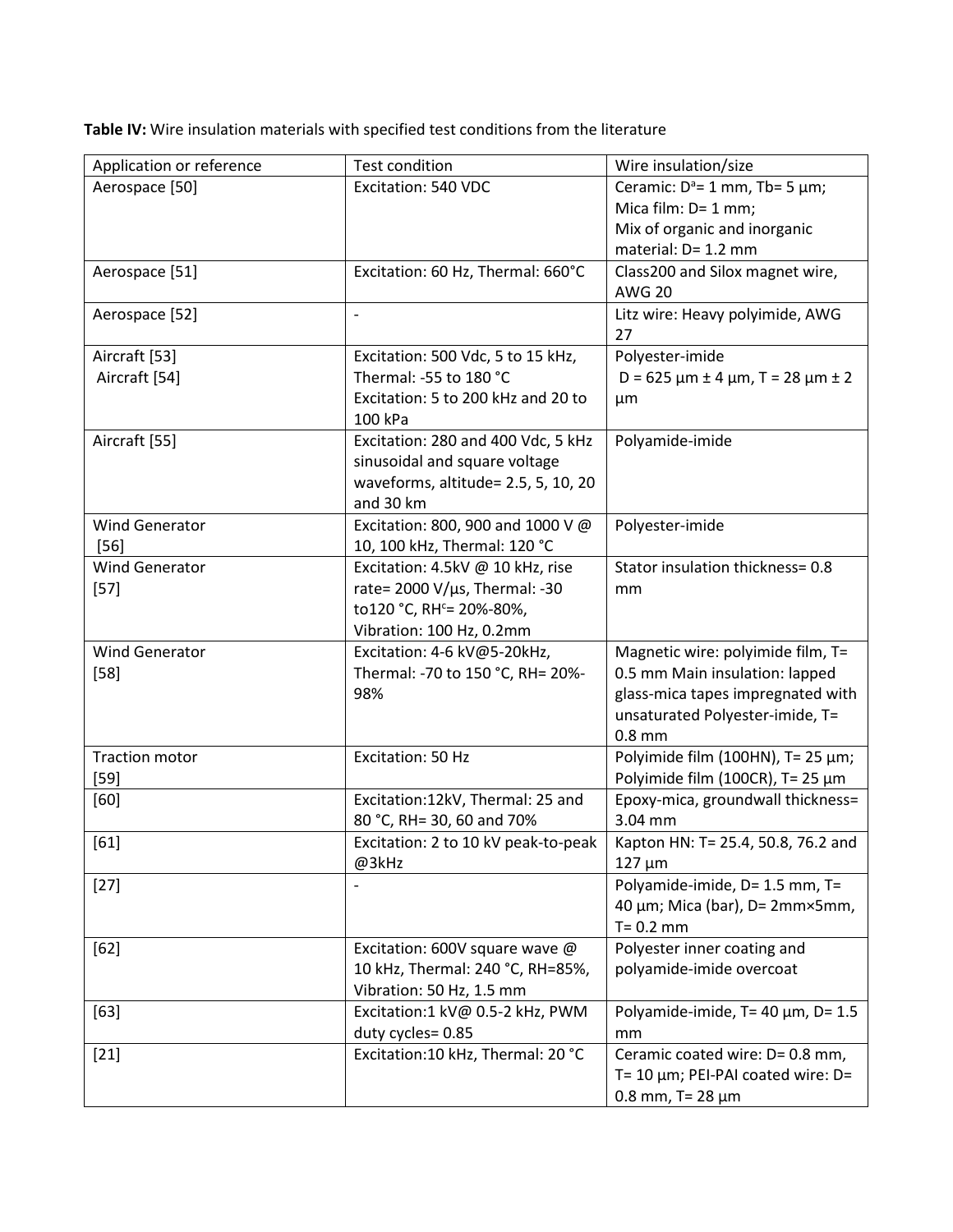| $[64]$ | Thermal: 20-25 °C, RH= 30-40%                                                                      | Polyamide-imide: D= 0.822 mm, T=<br>21.5, 34.5 and 41 $\mu$ m<br>Inner coating polyester-imide and<br>outer coating polyamideimide:<br>D=0.75, T=20 $\mu$ m                                          |
|--------|----------------------------------------------------------------------------------------------------|------------------------------------------------------------------------------------------------------------------------------------------------------------------------------------------------------|
| [65]   | Excitation: 50/60 Hz                                                                               | Polyamide-imide, D= 0.67 and 2.24<br>mm, $T=40 \mu m$                                                                                                                                                |
| $[66]$ | Excitation: PWM duty cycles=10,<br>50 and 90%, 100 and 1000 Hz,<br>Thermal: 20 °C, 1 atm, RH= 40%, | $D = 1.25$ mm                                                                                                                                                                                        |
| $[67]$ | Excitation: 500 Hz, rise time= 0.2<br>$\mu$ s, fall time= 20 $\mu$ s                               | Polyamide-imide, D= 1.4 mm, T=<br>$45 \mu m$                                                                                                                                                         |
| [68]   | Excitation: sine, triangular and<br>square waveforms with 10, 20 and<br>30 kHz                     | Modified Polyester, A16 gauge, T=<br>$40 \mu m$                                                                                                                                                      |
| $[69]$ | Excitation: 50/60 Hz, Thermal:<br>220-260 °C                                                       | with and without nano-modified<br>polyester glass fiber, D= 0.5 and 1<br>mm                                                                                                                          |
| $[70]$ | Excitation: 50 Hz sinusoidal, 500 Hz<br>square wave, 25 kHz surge wave                             | Polyamide-imide, D= 0.71 mm, T=<br>26.5 µm; Polyamide-imide with<br>ceramic nanoparticles: D= 0.38<br>mm, T= 20 µm; polyamide-imide<br>with unspecified nanoparticles, D=<br>$1$ mm, T= 42.5 $\mu$ m |
| $[71]$ | Excitation: 500 Hz                                                                                 | Polyamide-imide cellular coating,<br>$D = 1$ mm, T= 0.37 $\mu$ m                                                                                                                                     |
| $[72]$ | Excitation: 3kV@1kHz, rise time=<br>10,30,80 and 100 ns                                            | Polyamide-imide, D= 1.5, T= 0.37<br>μm                                                                                                                                                               |
| $[73]$ | Thermal: 25°C, RH= 40%                                                                             | Polyamide-imide, $D = 1.7$ , T= 50 $\mu$ m                                                                                                                                                           |

a. D represents wire diameter, b. T represents wire insulation thickness, c. RH represents relative humidit[y](https://ieeexplore.ieee.org/mediastore_new/IEEE/content/media/8766816/8785065/8785099/31511614-table-4-source-large.gif)

## C. Hydro Generator

There are high demands on high-power-level generators as the heart of electrical power plants. Due to the high cost of replacing outdated generators, careful monitoring and management are of importance [74]. For winding voltage level of 6 kV or higher, the probability of surface PD occurrence are increasing due to winding imperfect manufacturing, operating under higher stresses/temperatures. It creates bright white powders on the surface of stator windings. The use of PWM in adjustable speed drives makes the situation even worse [75]. Fig. 3 shows that, at the bottom of the slot, the semicon coating (a stress relief coating material)is damaged by surface PD. White powders at the bottom of the slots are created due to PDs effect as well. Recently, the outer corona protection (OCP)of high-voltage electrical machines has received lots of attentions [76]. The OCPs can even out the unavoidable surface roughness and lead to uniform electric field distribution in the insulation system [77]. The impact of anisotropic OCP material is assessed by finite element method (FEM)in [78]. The impact of the parameters of OCP materials on electric field distribution is presented. In order to identify the ideal properties for OCP materials, a swarm optimization algorithm is adopted [77].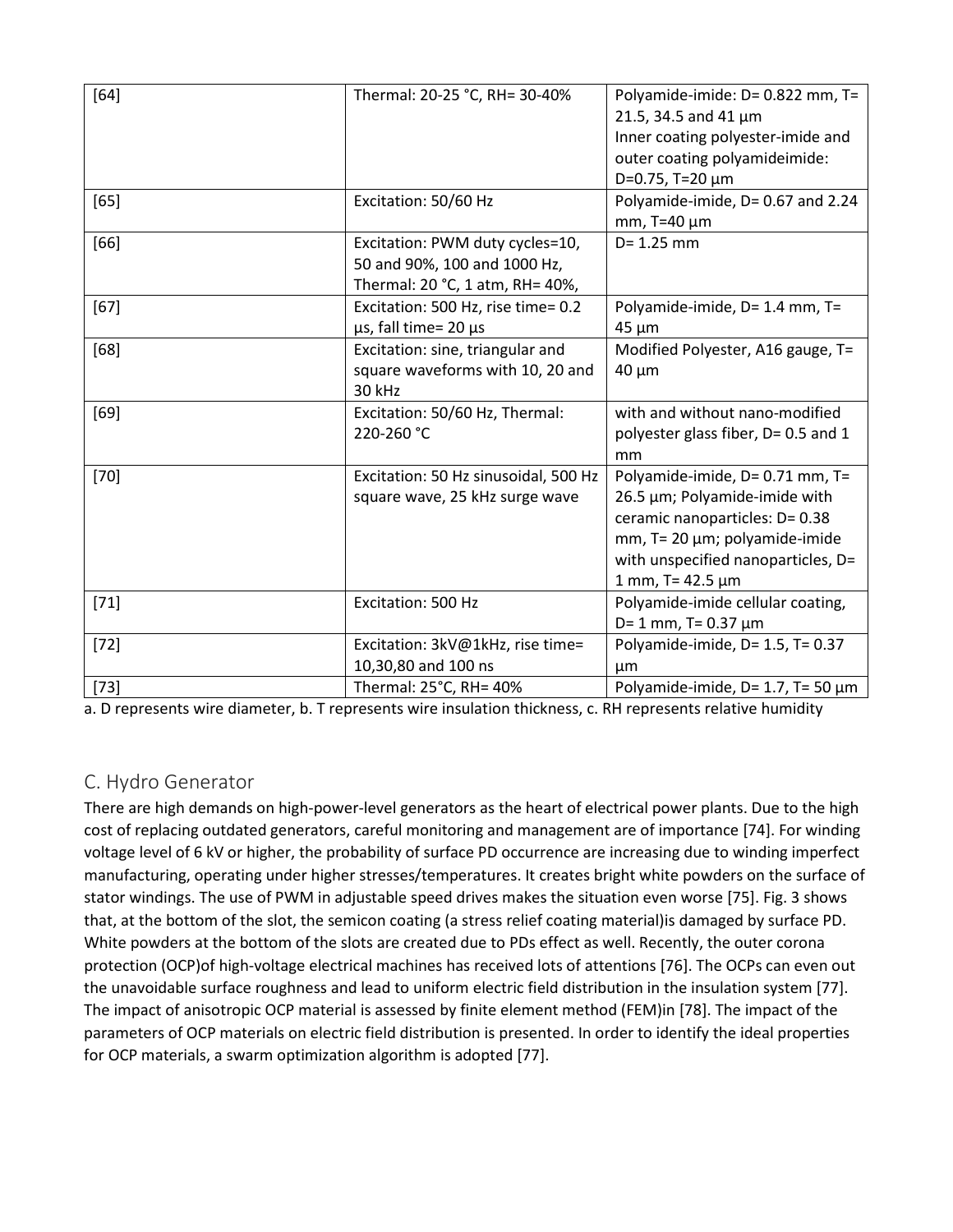# SECTION V. Polymer Nanocomposite

Recent advances in polymer nanocomposite materials show their ability of improving the electrical, thermal, and mechanical properties compared to unfilled polymers [79]. These improvements are associated with types, shapes, sizes, distribution of nanofillers in the base resin [80]. Basically, polymer nanocomposite is referred to as a combination of two or more materials, which have physical and chemical property differences [81]. Polymer nanocomposite can be used in various applications such as aerospace, healthcare, automotive industry, etc. [82]. Also, Polymer nanocomposites have drawn attention by researchers and industry to be used in insulation system in electrical machines. For example, epoxy resins are widely used for low and high voltage electrical machines. The thermal conductivity of epoxy resins is very low, which prevents heat dissipation. This can cause insulation degradation [83].

There are various micro- or nano- fillers such as aluminum oxide (Al2O3) [84]–[85][86], silicon dioxide (SiO2) [87], aluminum nitride (A1N), silicon nitride (Si3N4) [88], boron nitride (BN)[89], [90] etc. Typically, epoxy resin has very low thermal conductivity between  $0.1~0.2~$  W/(m.K). In contrast, the micro- or nano-fillers have relatively higher thermal conductivity compared to epoxy resin (how much higher?). These micro- or nano-fillers can be added to the epoxy impregnation resins and the thermal conductivity of epoxy impregnation resins would be improved. This improvement results in temperature reduction in stator winding. Thus, thermal conductivity and machine efficiency can be improved as well [91]. By using the insulation nanocomposites materials, improvements in the insulation lifetime, breakdown voltage, thermal conductivity are expected. Consequently, winding current density as well as specific power can be improved.

A comparative study on a specific medium-voltage induction machine with conventional insulation material and proposed nanocomposite material is presented in [92]. It has been demonstrated in a case study that, with the same geometry, by increasing the thermal conductivity of insulating material from 0.25 W/m.K to 0.7 W/m.K, the torque and current density can be boosted by 14% and 26%, respectively. In [93], two types of epoxy nanocomposite resins with either hydrophilic or hydrophobic silica have been investigated. It has been shown that the base resin with hydrophobic silica has high treeing resistance and tougher mechanical strength compared to the base resin and epoxy resin with hydrophilic silica. In [94] it was proven that the critical size of voids inside polymers for PDIV are at micron order. A novel epoxy/clay nanocomposite for motors used for ship propulsion was developed in [95]. It has been shown that the lifetime of the novel nanocomposite has been increased more than 7 times compared to a neat epoxy resin. Moreover, erosion depth and volume of nanocomposite are less than half of a neat epoxy resin, when subjected to PD. The results show that the power density of the motor has been improved by 10∼15% through adopting SiO<sub>2</sub>nanocomposite. Also, the insulation lifetime can be increased since SiO<sub>2</sub> acts as a barrier to obstruct breakdown channels created by PD [96]. Simulation techniques can be used to effectively predict the distribution of nanofillers as well as the mechanical strength of nanocomposite resin base on stress-strain curve (S-S curve). In order to calculate the distribution of nanofillers in resin and S-S curve, coarse-grained molecular dynamics model is utilized. It can be used for simulating new nanocomposite materials [80].

## SECTION VI. Conclusions

This paper focuses on insulation system for electrical machines. Design challenges for various applications are discussed, including aerospace, wind generators and hydrogenators. PD is one the main factors of insulation aging and degradation and ultimately, failure. The impact of high dv/dt in PWM power converters, low air pressure, humidity and high temperature on PD has been discussed. Wire insulation materials and test conditions are summarized. Advanced polymer nanocomposites with good dielectric strength and thermal conductivities could be promising candidates for insulation system design in electrical machines. The incremental improvements of insulation materials in terms of their dielectric properties are gradually enhancing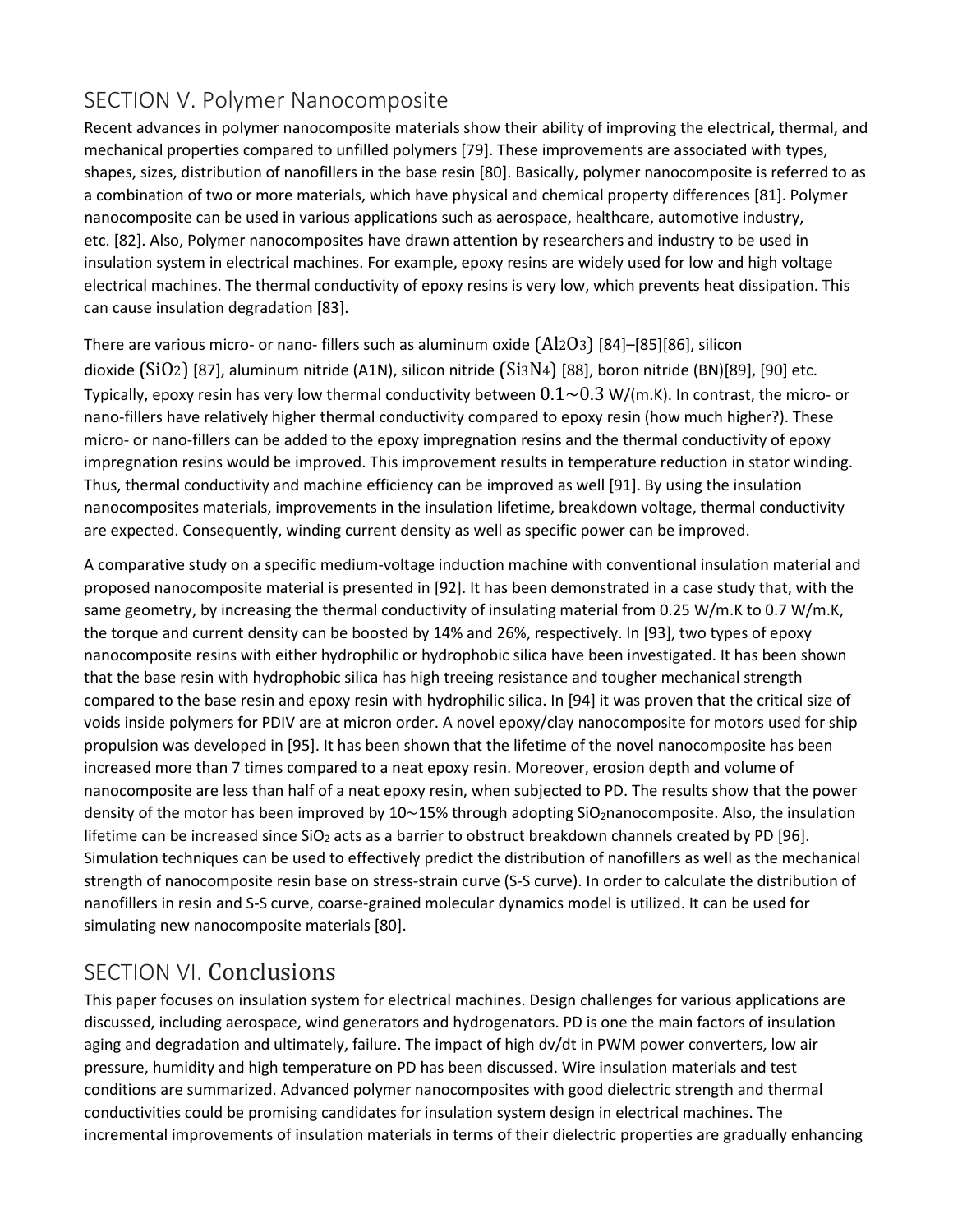the specific power of electrical machines. These improvements can be leveraged to deal with the well-known tradeoffbetween size/weight and insulation reliability for electrical machines especially those used in harsh environments with high temperature, low air pressure, erosion and humidity.

## References

- 1. S. Grubic, J. M. Aller, B. Lu, T. G. Habetler, "A survey on testing and monitoring methods for stator insulation systems of low-voltage induction machines focusing on turn insulation problems", *IEEE Trans. Ind. Electron.*, vol. 55, no. 12, pp. 4127-4136, Dec. 2008.
- 2. M. Leijon, M. Dahlgren, L. Walfridsson, L. Ming, A. Jaksts, "A recent development in the electrical insulation systems of generators and transformers", *IEEE Electr. Insul. Mag.*, vol. 17, no. 3, pp. 10- 15, 2001.
- 3. G. C. Stone, I. Culbert, E. A. Boulter, H. Dhirani, Electrical insulation for rotating machines: design evaluation aging testing and repair, John Wiley & Sons, vol. 21, 2014.
- 4. A. Siddique, G. S. Yadava, B. Singh, "A review of stator fault monitoring techniques of induction motors", *IEEE Trans. Energy Convers.*, vol. 20, no. 1, pp. 106-114, 2005.
- 5. J. Faiz, H. Nejadi-Koti, Z. Valipour, "Comprehensive review on inter-turn fault indexes in permanent magnet motors", *IET Electr. Power Appl.*, vol. 11, no. 1, pp. 142-156, 2017.
- 6. M. R. W. Group, "Report of large motor reliability survey of industrial and commercial installations Part I", *IEEE Trans Ind. Appl.*, vol. 1, no. 4, pp. 865-872, 1985.
- 7. F. Wu, A. El-Refaie, "Diagnosis and remediation of single-tum short circuit in a multiphase FSCW PM machine based on T-type equivalent circuit", *Proc. 2018 IEEE Energy Conversion Congress and Exposition (ECCE)*, pp. 3228-3235, 2018.
- 8. F. Wu, P. Zheng, T. M. Jahns, "Analytical modeling of interturn short circuit for multiphase faulttolerant pm machines with fractional slot concentrated windings", *IEEE Trans. Ind. Appl.*, vol. 53, no. 3, pp. 1994-2006, May 2017.
- 9. G. J. Paoletti, A. Golubev, "Partial discharge theory and technologies related to medium-voltage electrical equipment", *IEEE Trans. Ind. Appl.*, vol. 37, no. 1, pp. 90-103, Jan. 2001.
- 10. "IEEE 43-2013" in IEEE Recommended Practice for Testing Insulation Resistance of Electric Machinery, IEEE Press, 2013.
- 11. N. E. M. Association, "MG 1: Motors and Generators", *ANSINEMA MG*, pp. 1-2009, 1998.
- 12. "IEEE Recommended Practice for Insulation Testing of AC Electric Machinery (2300 V and above)With High Direct Voltage", *IEEE Std 95–2002 Revis. IEEE Std 95–1977*, pp. 1-56, Apr. 2002.
- 13. "High-voltage test techniques: partial discharge measurements", *IEC 60270*, 2015.
- 14. "62478: 2016 High Voltage Test Techniques-Measurement of Partial Discharges by Electromagnetic and Acoustic Methods", *BSI Lond. UK*, 2016.
- 15. *IEEE 1434–2014 - IEEE Guide for the Measurement of Partial Discharges in AC Electric Machinery*, [online] Available: https://standards.ieee.org/standard/1434-2014.html.
- 16. "IEC 60034–27-1 Rotating electrical machines Part 27-1: Off-line partial discharge measurements on the winding insulation", *International electrotechnical Commission*, 2017.
- 17. "ASTM D1868–07 Standard Test Method for Detection and Measurement of Partial Discharge (Corona)Pulses in Evaluation of Insulation Systems", *West Conshohocken PA USA ASTM*.
- 18. "IEEE Recommended Practice for Measurement of Power Factor Tip-Up of Electric Machinery Stator Coil Insulation", *IEEE Std 286–2000*, pp. 1-29, 2001.
- 19. "Guide for the Test Procedure for the Measurement of Loss Tangent on Coils and Bars for Machine Windings", *IEC Standard 60894*.
- 20. "IEEE Guide for Testing Turn Insulation of Form-Wound Stator Coils for Alternating-Current Electric Machines", *IEEE Std 522–2004 Revis. IEEE Std 522–1992*, pp. 1-18, 2004.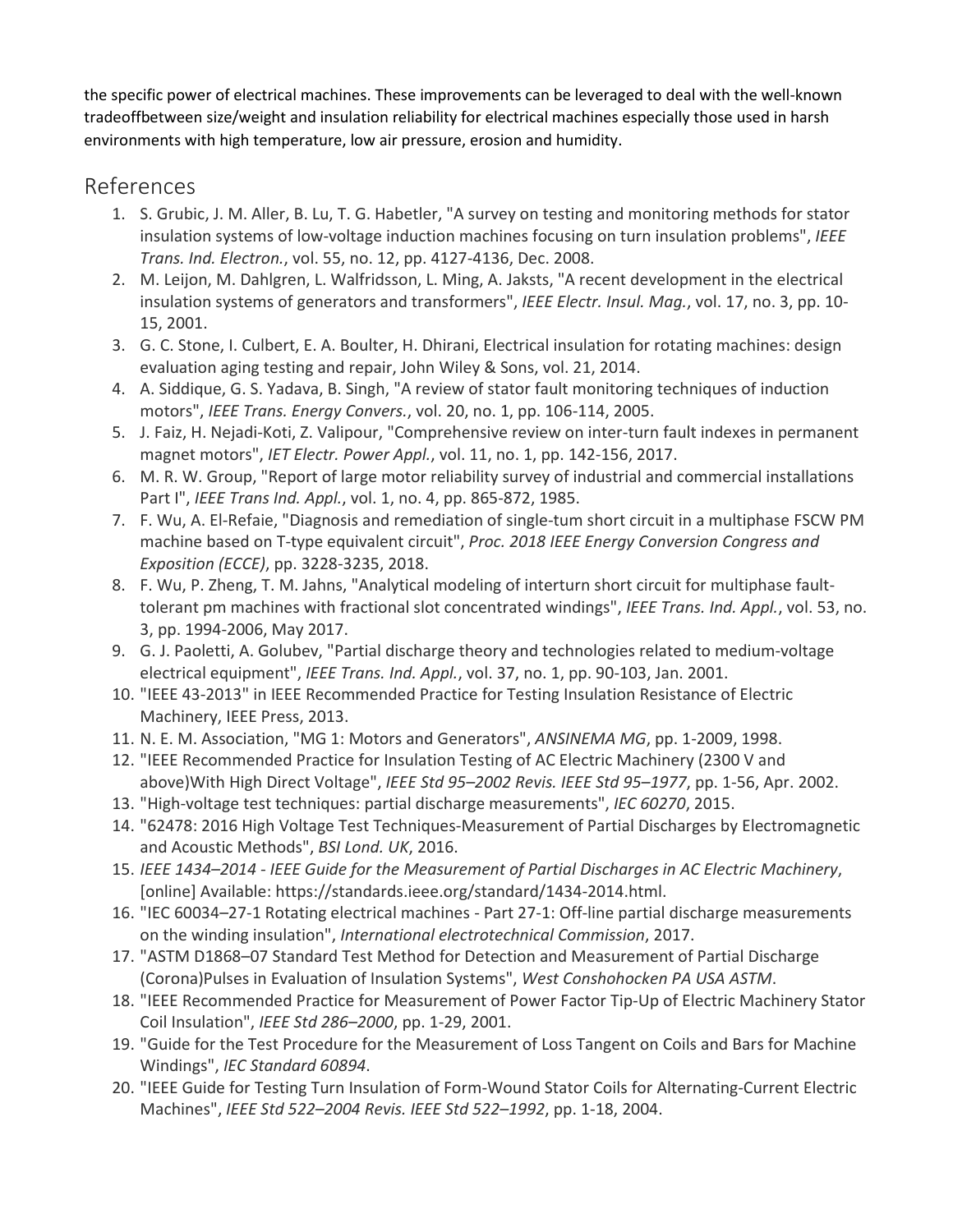- 21. V. Iosif, D. Roger, S. Duchesne, D. Malec, "Assessment and improvements of inorganic insulation for high temperature low voltage motors", *IEEE Trans. Dielectr. Electr. Insul.*, vol. 23, no. 5, pp. 2534- 2542, Oct. 2016.
- 22. G. C. Montanari, P. Seri, A. Contin, "How to deal with the severity of different partial discharge sources in rotating machines: the definition of a new health index", *2018 IEEE Electrical Insulation Conference (EIC)*, pp. 469-472, 2018.
- 23. P. Wang, W. Zhou, Z. Zhao, A. Cavallini, "the limitation of partial discharge inception voltage tests at repetitive impulsive voltages using ultra-high frequency antenna and possible solutions", *IEEE Electrical Insulation Conference (EIC)*, pp. 192-195, 2018.
- 24. B. Florkowska, M. Florkowski, A. Rybak, P. Zydroń, "Comparison of PWM and SIN aging of insulating material subjected to surface discharges", *Annual Report Conference on Electrical Insulation and Dielectric Phenomena*, pp. 44-47, 2012.
- 25. D. E. Moghadam, J. Speck, S. Grossmann, J. Stahl, "Parameters affecting the turn insulation lifetime and durability", *IEEE Trans. Dielectr. Electr. Insul.*, vol. 25, no. 2, pp. 516-523, Apr. 2018.
- 26. S. Vahid, H. Rastegar, S. H. Fathi, M. Jedari, "A comprehensive comparison between three different control strategies for four-leg active power filters", *4th International Symposium on Environmental Friendly Energies and Applications (EFEA)*, pp. 1-7, 2016.
- 27. T. J. A. Hammarström, "Partial discharge characteristics within motor insulatioi exposed to multilevel PWM waveforms", *IEEE Trans. Dielectr. Electr. Insul.*, vol. 25, no. 2, pp. 559-567, Apr. 2018.
- 28. J. Weimer, "Past present and future of aircraft electrical power systems", *39th Aerospace Sciences Meeting and Exhibit*, no. 1147, pp. 1-9, Jan 2001.
- 29. B. Sarlioglu, C. T. Morris, "More Electric Aircraft: Review Challenges and Opportunities for Commercial Transport Aircraft", *IEEE Trans. Transp. Electrification*, vol. 1, no. 1, pp. 54-64, Jun. 2015.
- 30. I. Moir, A. Seabridge, Aircraft Systems: Mechanical electrical and avionics subsystems integration, John Wiley & Sons, vol. 52, 2011.
- 31. M. Sinnett, "787 no-bleed systems: saving fuel and enhancing operational efficiencies", *Aero Q.*, vol. 18, pp. 6-11, 2007.
- 32. L. Tarisciotti, A. Costabeber, C. Linglin, A. Walker, M. Galea, "Evaluation of isolated DC/DC converter topologies for future HVDC aerospace microgrids", *IEEE Energy Conversion Congress and Exposition (ECCE)*, pp. 2238-2245, 2017.
- 33. G. Buticchi, S. Bozhko, M. Liserre, P. Wheeler, K. Al-Haddad, "On-board microgrids for the more electric aircraft-technology review", *IEEE Trans. Ind. Electron.*, vol. 66, no. 7, pp. 5588-5599, Jul. 2019.
- 34. V. Madonna, P. Giangrande, M. Galea, "Electrical power generation in aircraft: review challenges and opportunities", *IEEE Trans. Transp. Electrification*, vol. 4, no. 3, pp. 646-659, Sep. 2018.
- 35. "Part 18–41: Qualification and Type Tests for Type I-Electrical Insulation Systems Used in Rotating Electrical Machines Fed from Voltage Converters", *IEC International Standard 60034-18-41*, 2014.
- 36. "Managing Higher Voltages in Aerospace Electrical Systems", *AIR-6127 SAE Int.*, 2017.
- 37. A. N. Esfahani, S. Shahabi, G. Stone, B. Kordi, "Investigation of corona partial discharge characteristics under variable frequency and air pressure", *2018 IEEE Electrical Insulation Conference (EIC)*, pp. 31-34.
- 38. A. Cavallini, D. Fabiani, G. C. Montanari, "Power electronics and electrical insulation systems; Part 1: Phenomenology overview", *IEEE Electr. Insul. Mag.*, vol. 26, no. 3, pp. 7-15, May 2010.
- 39. C. Hudon, N. Amyot, T. Lebey, P. Castelan, N. Kandev, "Testing of low-voltage motor turn insulation intended for pulse-width modulated applications", *IEEE Trans. Dielectr. Electr. Insul.*, vol. 7, no. 6, pp. 783-789, Dec. 2000.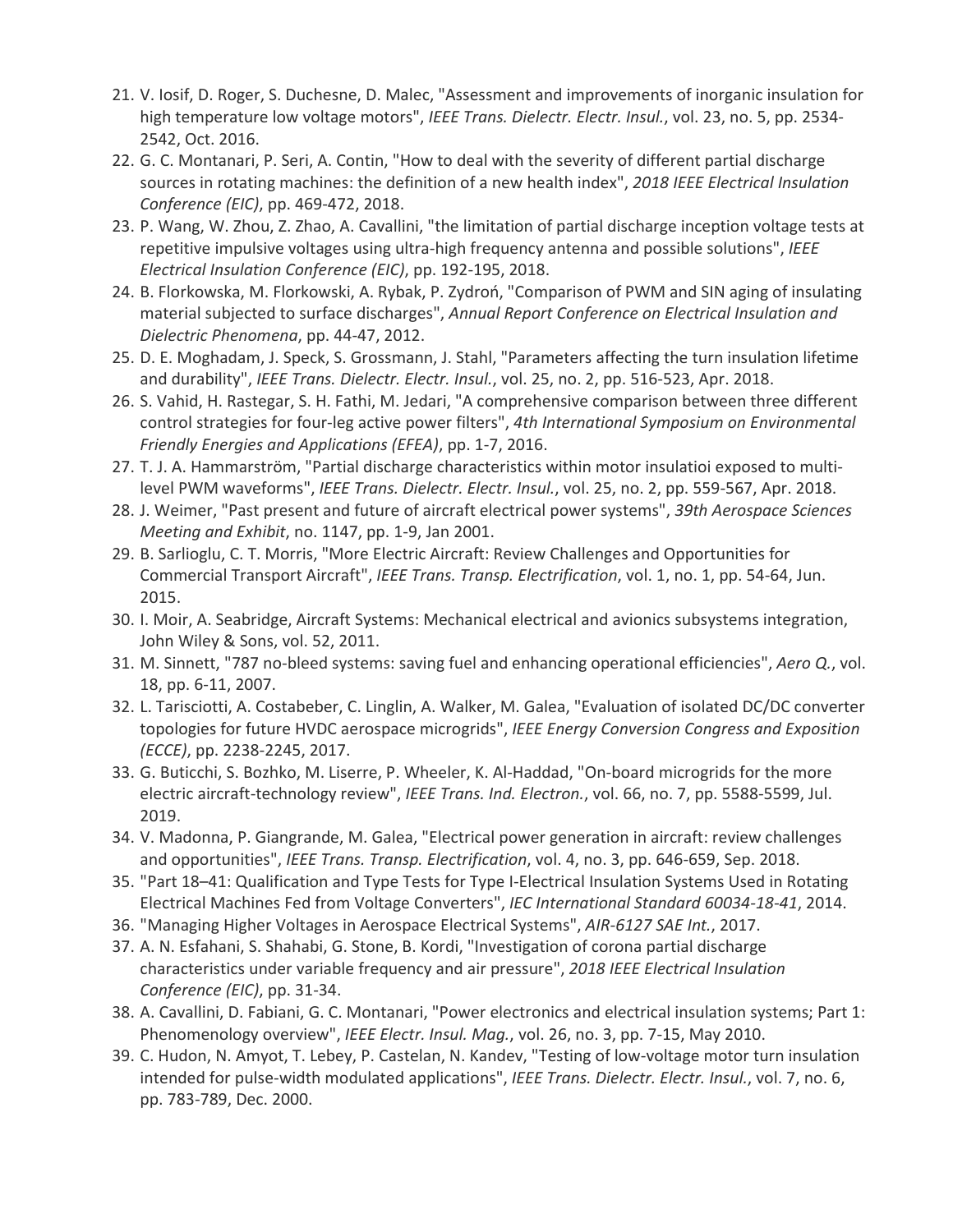- 40. "Failure mechanism of winding insulations in inverter-fed motors", *IEEE Electr. Insul. Mag.*, vol. 13, no. 6, pp. 18-23, Nov. 1997.
- 41. P. H. F. Morshuis, "Degradation of solid dielectrics due to internal partial discharge: some thoughts on progress made and where to go now", *IEEE Trans. Dielectr. Electr. Insul.*, vol. 12, no. 5, pp. 905- 913, Oct. 2005.
- 42. "Part 27: Off-line partial discharge measurements on the stator winding insulation of rotating electrical machines", *IEC 60034*, vol. 27, 2006.
- 43. G. C. Stone, I. Culbert, "Prediction of stator winding remaining life from diagnostic measurements", *2010 IEEE International Symposium on Electrical Insulation*, pp. 1-4, 2010.
- 44. C. Philippe, M. David, L. Yvan, "Tool to Design the Primary Electrical Insulation System of Low Voltage Rotating Machines Fed by Inverters", *2018 IEEE Electrical Insulation Conference (EIC)*, pp. 8- 13, 2018.
- 45. K. Alewine, W. Chen, "A review of electrical winding failures in wind turbine generators", *IEEE Electr. Insul. Mag.*, vol. 28, no. 4, pp. 8-13, Jul. 2012.
- 46. *Epoxylite®E 6203 Hi Temp*, [online] Available: https://www.eisinc.com/medias/sys\_master/h6d/h40/8835217588254.pdf.
- 47. *Epoxylite® E8628 Hi Temp*, [online] Available: https://www.eisinc.com/medias/sys\_master/h6d/h40/8835217588255.pdf.
- 48. *Dolphon® CC-1105*, [online] Available: http://www.dolphs.com/wpcontent/uploads/DataSheets/CC1105HTC-ds.pdf.
- 49. G. Gao, W. Chen, "Design challenges of wind turbine generators", *Proc. IEEE Electrical Insulation Conference*, pp. 146-152, 2009.
- 50. L. Fang, I. Cotton, Z. J. Wang, R. Freer, "Insulation performance evaluation of high temperature wire candidates for aerospace electrical machine winding application", *2013 IEEE Electrical Insulation Conference (EIC)*, pp. 253-256, 2013.
- 51. F. Arastu, X. Yi, M. Garg, K. Haran, J. Lyding, "Magnet Wire for Venus Exploration", *AIAA Scitech 2019 Forum*, 2019.
- 52. A. M. El-Refaie, M. R. Shah, K. Huh, "High-power-density fault-tolerant pm generator for safetycritical applications", *IEEE Trans. Ind. Appl.*, vol. 50, no. 3, pp. 1717-1728, May 2014.
- 53. N. Lahoud, J. Faucher, D. Malec, P. Maussion, "electrical aging of the insulation of low-voltage machines: model definition and test with the design of experiments", *IEEE Trans. Ind. Electron.*, vol. 60, no. 9, pp. 4147-4155, Sep. 2013.
- 54. D. R. Meyer, A. Cavallini, L. Lusuardi, D. Barater, G. Pietrini, A. Soldati, "Influence of impulse voltage repetition frequency on RPDIV in partial vacuum", *IEEE Trans. Dielectr. Electr. Insul.*, vol. 25, no. 3, pp. 873-882, Jun. 2018.
- 55. A. Cavallini, L. Versari, L. Fornasari, "Feasibility of partial discharge detection in inverter-fed actuators used in aircrafts", *2013 Annual Report Conference on Electrical Insulation and Dielectric Phenomena*, pp. 1250-1253, 2013.
- 56. P. Werynski, D. Roger, R. Corton, J. F. Bmdny, "Proposition of a new method for in-service monitoring of the aging of stator winding insulation in AC motors", *IEEE Trans. Energy Convers.*, vol. 21, no. 3, pp. 673-681, Sep. 2006.
- 57. X. Z. Liu, Y. G. Bai, X. M. Wang, X. X. Ding, J. J. Zhang, T. L. Zhang, K. Zhang, "Evaluation method of insulation system for wind turbine generator based on accelerated multi-factor ageing test", *2013 Annual Report Conference on Electrical Insulation and Dielectric Phenomena*, pp. 56-59, 2013.
- 58. X. Liu, T. Zhang, Y. Bai, X. Ding, Y. Wang, "Effects of accelerated repetitive impulse voltage aging on performance of model stator insulation of wind turbine generator", *IEEE Trans. Dielectr. Electr. Insul.*, vol. 21, no. 4, pp. 1506-1515, Aug. 2014.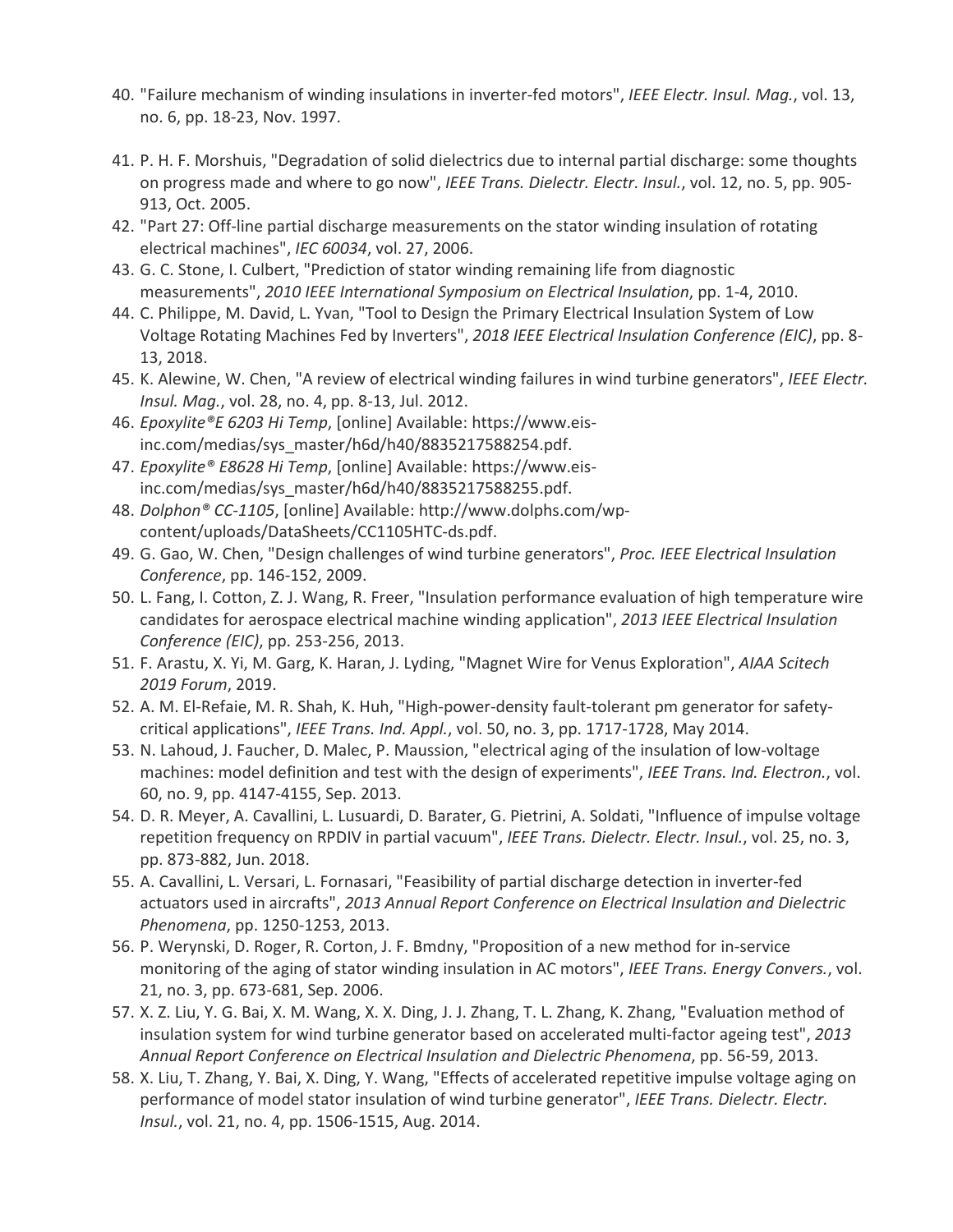- 59. M. Katz, R. J. Theis, "New high temperature polyimide insulation for partial discharge resistance in harsh environments", *IEEE Electr. Insul. Mag.*, vol. 13, no. 4, pp. 24-30, Jul. 1997.
- 60. L. Lin, A. Kang, J. Song, Z. Lei, Y. Zhao, C. Feng, "Influences of humidity and temperature on oil contamination discharge of HV motor stator windings", *IEEE Trans. Dielectr. Electr. Insul.*, vol. 23, no. 5, pp. 2695-2703, Oct. 2016.
- 61. A. Mirza, W. Chen, H. Nguyen, Y. Cao, A. M. Bazzi, "High-voltage high-frequency testing for mediumvoltage motor insulation degradation", *2018 IEEE Energy Conversion Congress and Exposition (ECCE)*, pp. 2444-2447, 2018.
- 62. S. J. Williamson, R. Wrobel, J. Yon, J. D. Booker, P. H. Mellor, "Investigation of equivalent statorwinding thermal resistance during insulation system ageing", *2017 IEEE 11th International Symposium on Diagnostics for Electrical Machines Power Electronics and Drives (SDEMPED)*, pp. 550-556, 2017.
- 63. M. Florkowski, P. Blaszczyk, P. Klimczak, "Partial discharges in twisted-pair magnet wires subject to multilevel PWM pulses", *IEEE Trans. Dielectr. Electr. Insul.*, vol. 24, no. 4, pp. 2203-2210, 2017.
- 64. N. Hayakawa, Y. Daicho, T. Kaji, H. Kojima, "Estimation of partial discharge inception voltage under repetitive inverter surge voltage by volume-time theory", *2018 IEEE Conference on Electrical Insulation and Dielectric Phenomena (CEIDP)*, pp. 550-553, 2018.
- 65. M. Florkowski, B. Florkowska, P. Zydron, "Partial discharges in insulating systems of low voltage electric motors fed by power electronics-twisted-pair samples evaluation", *Energies*, vol. 12, no. 5, pp. 1-19, Jan. 2019.
- 66. L. Benmamas, P. Teste, E. Odic, G. Krebs, T. Hamiti, "Contribution to the analysis of PWM inverter parameters influence on the partial discharge inception voltage", *IEEE Trans. Dielectr. Electr. Insul.*, vol. 26, no. 1, pp. 146-152, Feb. 2019.
- 67. M. Hikita, H. Mizoguchi, T. Kubo, T. Uchimura, M. Kozako, J. Sun, A. Izumi, K. Karasawa, T. Ueno, T. Hirose, S. Hiroshima, "Influence of electromagnetic sensor location on repetitive partial discharge inception voltage in actual stator core of inverter fed motor", *2018 IEEE Electrical Insulation Conference (EIC)*, pp. 435-438, 2018.
- 68. S. Narasimha Rao, K. Elanseralathan, "Influence of switching frequency of the voltage waveforms on breakdown in twisted pairs", *2016 International Conference on Electrical Power and Energy Systems (ICEPES)*, pp. 545-548, 2016.
- 69. W. Brithinee, M. Winkeler, S. Tuckwell, "Impact of nanoparticles on primary and secondary motor insulation in stators", *2016 IEEE Electrical Insulation Conference (EIC)*, pp. 596-600, 2016.
- 70. L. Lusuardi, A. Cavallini, A. Caprara, F. Bardelli, A. Cattazzo, "The impact of test voltage waveform in determining the repetitive partial discharge inception voltage of type i turn/turn insulation used in inverter-fed induction motors", *2018 IEEE Electrical Insulation Conference (EIC)*, pp. 478-481, 2018.
- 71. M. Hikita, N. Yanaze, T. Uchimura, M. Kozako, K. Tomizawa, M. Ohya, "Partial discharge and breakdown characteristics of inverter-fed motor winding with micro cellular coating", *2016 IEEE Conference on Electrical Insulation and Dielectric Phenomena (CEIDP)*, pp. 482-485, 2016.
- 72. P. Wang, C. Zheng, Y. Li, Y. Lei, A. Cavallini, "The PD and endurance features of enameled wires at short repetitive impulsive voltages", *2018 IEEE Electrical Insulation Conference (EIC)*, pp. 572-576, 2018.
- 73. P. Wang, A. Cavallini, G. C. Montanari, "The influence of repetitive square wave voltage parameters on enameled wire endurance", *IEEE Trans. Dielectr. Electr. Insul.*, vol. 21, no. 3, pp. 1276-1284, Jun. 2014.
- 74. A. Jaber, P. Lazaridis, Y. Zhang, D. Upton, H. Ahmed, U. Khan, B. Saeed, P. Mather, M. F. Q. Vieira, R. Atkinson, M. Judd, I. A. Glover, "Comparison of contact measurement and free-space radiation measurement of partial discharge signals", *2015 21st International Conference on Automation and Computing (ICAC)*, pp. 1-4, 2015.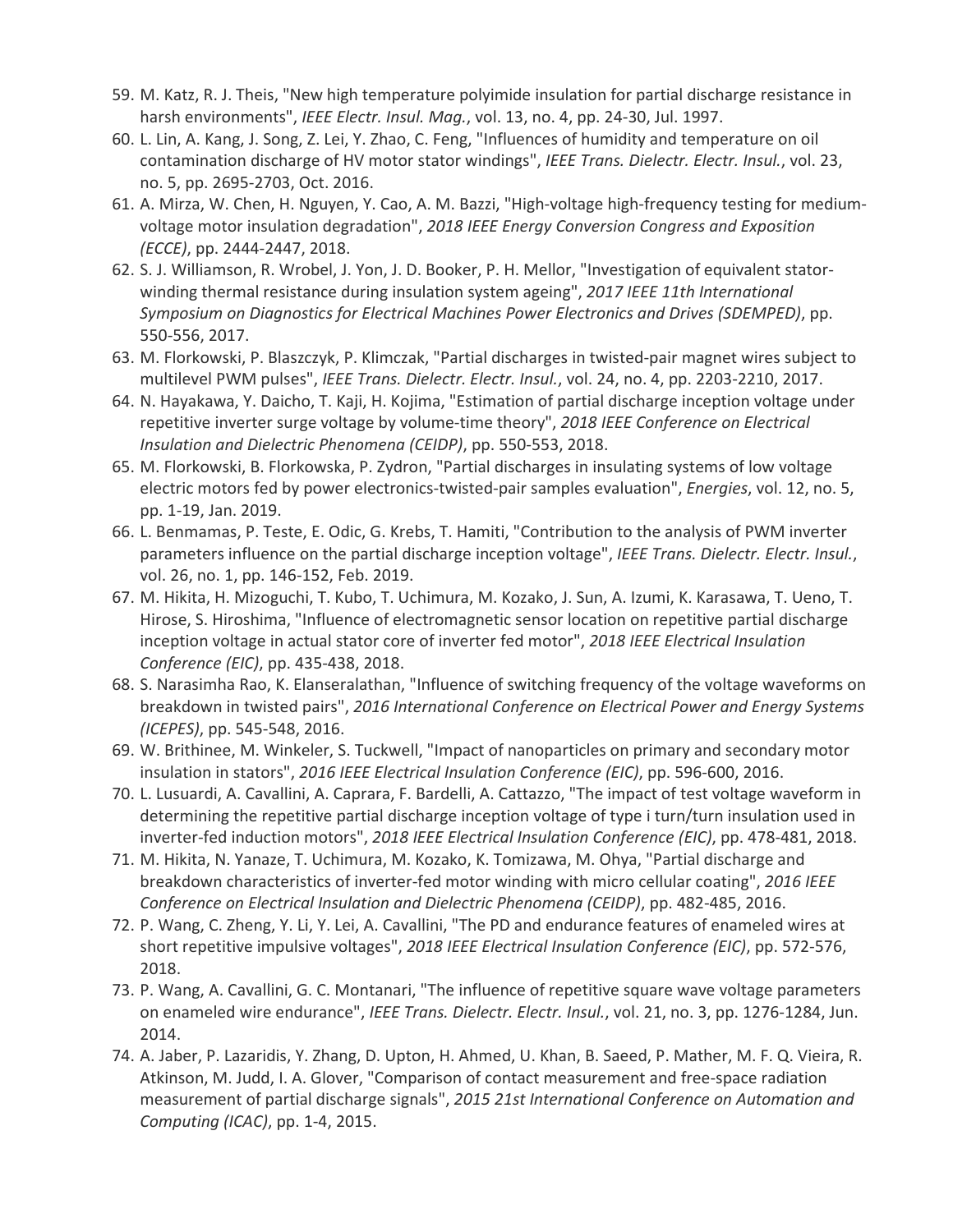- 75. G. C. Stone, H. Sedding, "Detection of stator winding stress relief coating deterioration in conventional and inverter fed motors and generators", *2016 International Conference on Condition Monitoring and Diagnosis (CMD)*, pp. 270-273, 2016.
- 76. A. Litinsky, G. Schmidt, F. Pohlmann, H. Hirsch, "Ageing of corona protection material on rotating machines", *2017 IEEE Electrical Insulation Conference (EIC)*, pp. 356-359, 2017.
- 77. A. Staubach, G. Schmidt, F. Pohlmann, H. Hirsch, "Investigation of ideal anisotropic material properties for outer corona protection systems in large rotating machines", *2018 IEEE Electrical Insulation Conference (EIC)*, pp. 365-368, 2018.
- 78. A. Staubach, H. Hirsch, G. Schmidt, F. Pohlmann, "Examination of anisotropic material characteristics in Outer Corona Protection (OCP)systems in large rotating machines", *2016 IEEE International Conference on Dielectrics (ICD)*, vol. 1, pp. 422-425, 2016.
- 79. T. Tanaka, "Polymer nanocomposites as HV insulators: Superiority and expectation", *2007 Proceedings of the XVth international symposium on high voltage engineering. (ISH)*, pp. 16-19, 2007.
- 80. K. Kobayashi, A. Ohtake, A. Sano, T. Kato, "Multi-scale simulation techniques of mechanical strength of nanocomposite insulating materials", *IEEE Trans. Dielectr. Electr. Insul.*, vol. 24, no. 6, pp. 3500- 3504, Dec. 2017.
- 81. T. Tomášková, P. Trnka, "The influence of thermal properties of aluminum oxide on electrical insulating materials", *Proc. the 2014 15th International Scientific Conference on Electric Power Engineering (EPE)*, pp. 421-425, 2014.
- 82. Y.-W. Mai, Z.-Z. Yu, Polymer nanocomposites, Woodhead publishing, 2006.
- 83. J. Samek, C. Ondrusek, J. Kurfurst, "A review of thermal conductivity of epoxy composites filled with Al 2 O 3 or SiO 2", *2017 19th European Conference on Power Electronics and Applications (EPE'17 ECCE Europe)*, 2017.
- 84. X. Lyu, H. Wang, "Dielectric properties of epoxy-A12O3 nanocomposites", *2016 IEEE International Conference on Dielectrics (ICD)*, vol. 2, pp. 1081-1084, 2016.
- 85. S. Zhao, H. Hillborg, E. Mårtensson, G. Paulsson, "Evaluation of epoxy nanocomposites for electrical insulation systems", *2011 Electrical Insulation Conference (EIC).*, pp. 489-492, 2011.
- 86. Q. Wang, G. Chen, A. S. Alghamdi, "Influence of nanofillers on electrical characteristics of epoxy resins insulation", *2010 10th IEEE International Conference on Solid Dielectrics*, pp. 1-4, 2010.
- 87. S. Sprenger, "Epoxy resin composites with surface-modified silicon dioxide nanoparticles: A review", *J. Appl. Polym. Sci.*, vol. 130, no. 3, pp. 1421-1428, 2013.
- 88. I. L. Hosier, M. Praeger, A. S. Vaughan, S. G. Swingler, "The effects of water on the dielectric properties of silicon-based nanocomposites", *IEEE Trans. Nanotechnol.*, vol. 16, no. 2, pp. 169-179, Mar. 2017.
- 89. M. Reading, A. S. Vaughan, P. L. Lewin, "An investigation into improving the breakdown strength and thermal conduction of an epoxy system using boron nitride", *2011 Annual Report Conference on Electrical Insulation and Dielectric Phenomena*, pp. 636-639, 2011.
- 90. W. Zhou, J. Zuo, X. Zhang, A. Zhou, "Thermal electrical and mechanical properties of hexagonal boron nitride-reinforced epoxy composites", *J. Compos. Mater.*, vol. 48, no. 20, pp. 2517-2526, 2014.
- 91. J. Samek, C. Ondrusek, J. Kurfurst, "A review of thermal conductivity of epoxy composites filled with AIN or BN", *2017 IEEE International Conference on Environment and Electrical Engineering and 2017 IEEE Industrial and Commercial Power Systems Europe (EEEIC/ICPS Europe)*, pp. 1-6, 2017.
- 92. Y. Liu, H. Nguyen, A. M. Bazzi, Y. Cao, "Torque enhancement and re-rating of medium-voltage induction machines using nanostructured stator winding insulation", *2017 IEEE Electric Ship Technologies Symposium (ESTS)*, pp. 232-237, 2017.